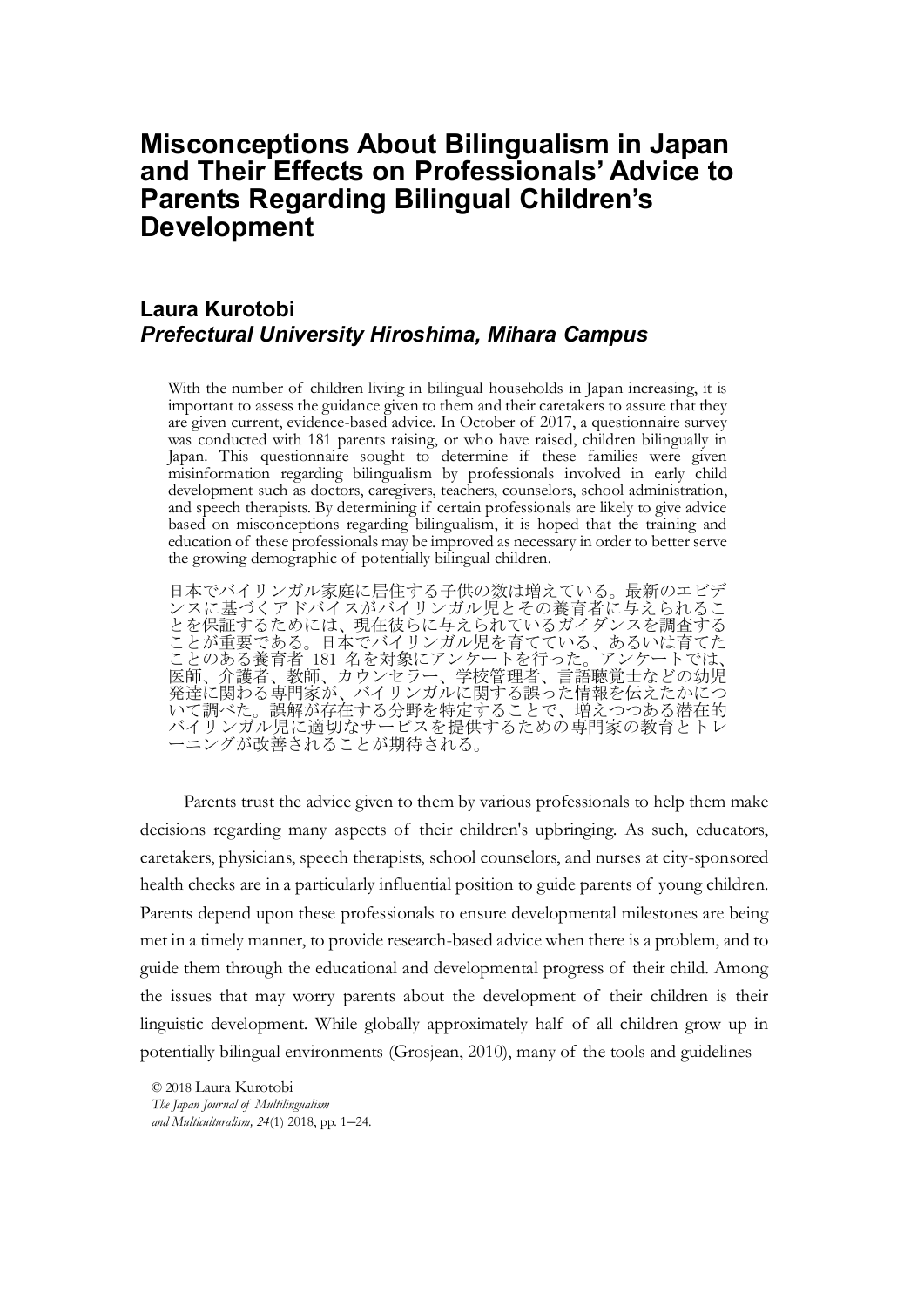which these professionals use to gauge development assume monolingual development (Hoff & Core, 2013). In communities where monolingualism is prevalent, such as Japan, this is a concern for but a relatively small percentage of the population. However, as the number of international marriages in Japan has increased, so has the number of children born into potentially bilingual environments (Yamamoto, 2002). As a result, professionals involved in the education and development of young children are also encountering more children from these potentially bilingual environments and must evaluate their progress in order to give advice to their parents.

Aside from the well-known benefits of bilingualism, such as being able to speak to people in more than one language and the opportunities it provides the speaker in areas such as connecting with one's heritage, studying, and employment, bilingualism has many other benefits. Multiple studies have suggested a relationship between bilingualism and greater metalinguistic skills (Bialystok, Craik, Binns, Ossher, & Freedman, 2014) and flexibility in language use (Ben-Zeev, 1977; Ianco-Worrall, 1972) than is found in monolinguals. As a result, bilinguals have an advantage in understanding linguistic structure and using language in creative ways. The benefits of bilingualism include not only linguistic advantages, but cognitive advantages as well. Chistoffels, de Haan, Steenbergen, van den Wildenber, and Colzato (2015) found mental flexibility in bilingually educated subjects was stronger than that in their control group, resulting in a greater ease in switching between tasks and an increased ability to focus on the task at hand. This benefits bilinguals when they adapt and adjust to new tasks not only in language, but in other areas of work and study. Research has also suggested health benefits related to bilingualism, including delaying the onset of Alzheimer's disease (Albán-González & Ortega-Campoverde, 2014).

Despite the advantages of bilingualism, there are also concerns and misunderstandings regarding bilingualism that may be worrisome to those involved with the upbringing of a bilingual child. Genesee (2009) states that these concerns are "founded on four myths: (1) the myth of the monolingual brain; (2) the myth of time-on-task; (3) the myth of bilingualism and language impairment; and (4) the myth of minority language children" (pp. 4-5). In general, these myths posit that a child's linguistic power, and thus ability to be successful later in life, may be hindered by the addition of a second language at a young age, leaving them lagging behind their peers.

The myth of the monolingual brain suggests that infants will process all linguistic input as one language and that, as a result, exposure to more than one language at a young age will create delays and confusion in the linguistic development of the child (Genesee, 2009). However, multiple studies show that children raised bilingually reach similar milestones and follow similar patterns of language development as their monolingual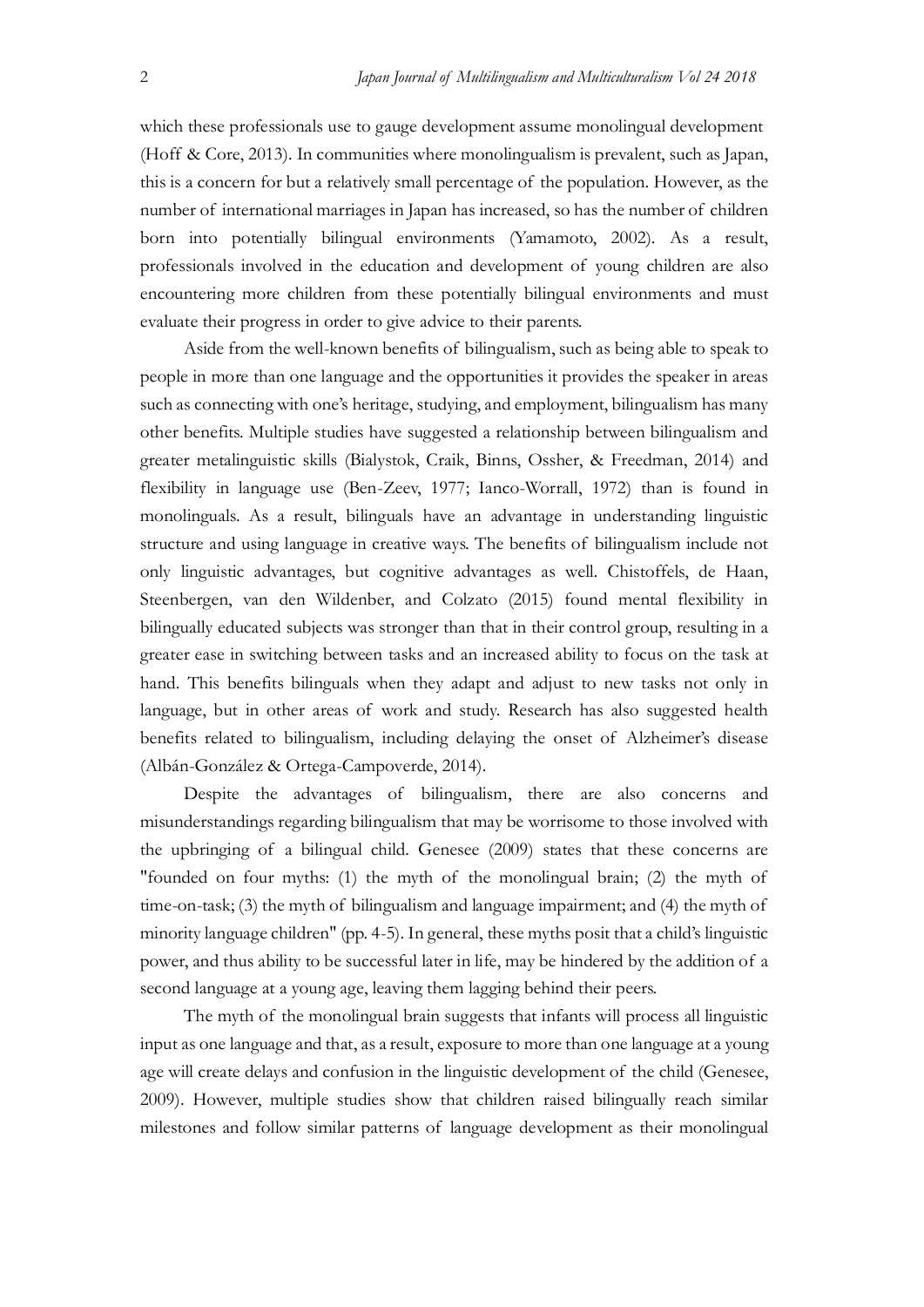peers (e.g., Genesee, 2003; Kovács & Mehler, 2009; Maneva and Genesee, 2002), observe grammatical constraints of the language in use even when code switching (e.g., Genesee, Nicoladis, & Paradis, 1995; Sauve & Genesee, 2000), and do not show a significant language delay compared to monolingual peers (King & Fogle, 2006). These studies are but a few of those indicating that "bilingual acquisition is as natural as monolingual acquisition and that it is not an additional burden for children in comparison to the challenges that children learning one language face" (Genesee, 2009, p. 4).

The myth of time on task is one not only found in regard to linguistic development, but in various other contexts as well. It is assumed the more one practices, whether it be sports, language, or art, the more skilled one will become. Thus, the myth of time on task in regard to linguistic development manifests itself as a worry that time spent on learning the minority language will lead to deficits in the majority language, leaving such children lagging behind their peers (Genesee, 2009). However, studies have found that the factors involved in learning a language are much more complicated than simply the amount of time spent on it. Research on immersion programs for young learners, for example, has shown that, while a gap may initially exist between linguistic ability in the majority and minority languages among those who are in bilingual programs and those who are not, this gap does not affect normal long-term development of the majority language (Genesee, 2004). The closing of the gap is likely due to the fact that children continue to have sufficient exposure to the majority language in their communities, including school, and that bilingual children are able to use skills they have learned in one language to support learning in another (Cummins, 1979). Therefore, it is suggested that speaking the minority language at home should not be seen as a threat to learning the majority language, particularly if the student's language of instruction at school is the majority language (Hammer, Davison, Lawrence, & Miccio, 2009).

In line with the myth of bilingualism and language impairment, parents and professionals may, in the course of treatment of a language delay, suggest eliminating one of the child's languages as a way to ease their burden and solve or reduce the underlying problem (Baker & Wright, 2017). However, studies have shown no indication of children with language impairments who are raised bilingually exhibiting any more difficulties than their monolingual peers (Ardila & Ramos, 2007; Gutierrez-Clellen, Wagner, & Simón-Cereijido, 2008; Paradis, Crago, Genesee, & Rice, 2003), suggesting that learning a second language does not create an additional burden for the child. Therefore, research suggests that the myth of bilingualism and language impairment lacks supporting evidence.

Finally, the myth of minority language children is founded on the same kind of worry as the myths of the monolingual brain and of time on task, which is that the child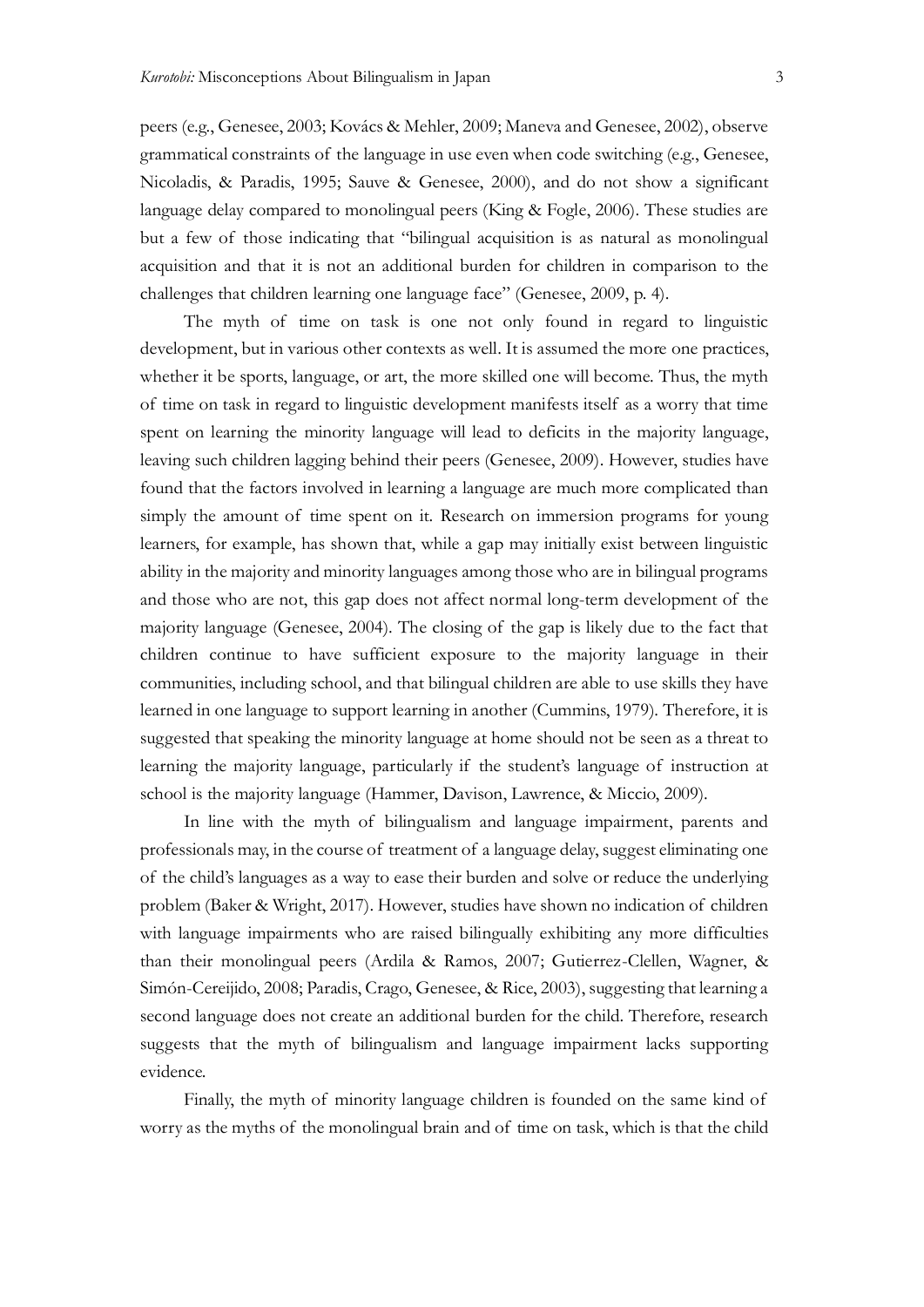will fall behind their monolingual peers, forever struggling to catch up as a result of the distractions and burdens of a second language (Genesee, 2009). As stated previously, studies have shown these myths to be unfounded. Initial gaps in a child's language development, compared to that of a monolingual child, may cause concern for those caring for the child, but through sufficient exposure to the majority language at school and in the community, studies have shown that the bilingual child's majority language development will not lag behind that of their monolingual peers (Cummins, 1979; Genesee, 2004). In fact, the bilingual child can use skills learnt in the minority language in order to support the learning of skills in the majority language (Genesee, 2009). Rather than a detriment to their linguistic development, these studies indicate that bilingualism can be a valuable resource for children and help them to succeed.

While current research dispels these myths, professionals without adequate training, experience, and educational background concerning bilingualism may inadvertently give parents advice that is detrimental to the bilingual development of their children. Bilingualism is not guaranteed, even in families resulting from intercultural marriage in which a speaker of the minority language is likely to be readily available to the child. Pearson, Fernandez, Lewedag, and Oller (1997) found that six out of 25 children in potentially bilingual environments did not become bilingual, a result congruent with the results of a study of 18,000 families conducted by de Houwer (2003). Particularly for the minority language, linguistic support at home is crucial. The quantity and quality of linguistic input are major factors contributing to successful development of bilingualism (De Houwer, 2009; Dixon, Wu, & Daraghmeh, 2012; Gathercole & Thomas, 2009; Place & Hoff, 2011) and studies have shown that providing increased, consistent exposure to the minority language at home is indispensable in helping children develop linguistic skills in the minority language (Genesee, 2009). Effort by the caretakers of the children is needed in order to curate a linguistically nurturing environment. This effort is not always easy or natural. Minority language learners benefit from such support as speaking with other native speakers of the minority language, developing literacy skills, having tutors, and receiving linguistically-rich media and experiences (Dixon et al., 2012), all of which require considerable financial and time investment on the part of the parents. Parents who have become discouraged or demotivated in their attempts to foster bilingualism, for example by receiving mistaken advice from professionals, may not continue to exert this effort, to the detriment of their child's bilingual development.

In line with the current research on bilingualism, Hoff and Core (2015) recommend that parents of potentially bilingual children not be discouraged from speaking their native language to their children so as to create a supportive environment to develop skills in the minority language. Should misinformation be provided by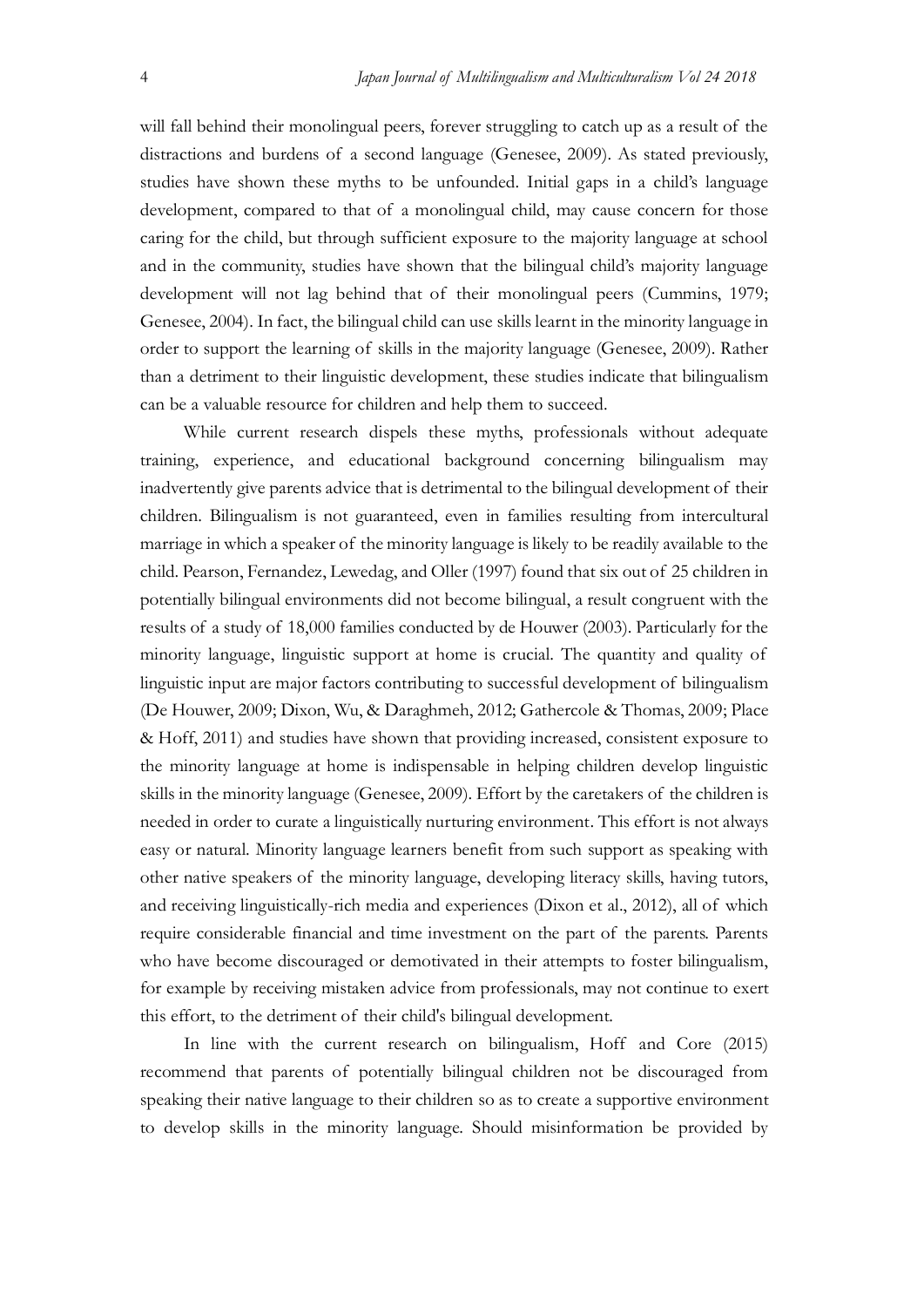professionals, it may lead parents to lessen or cease efforts to foster an enriching environment for developing linguistic skills in the minority language. As such, the current research sought to determine if inaccurate advice based on the aforementioned myths of bilingualism was being given to parents of potentially bilingual children in Japan and, if so, to determine the context and source of such advice.

## **Method**

#### **Participants**

The participants were 181 parents of 333 children, who at the time of the study, were between the ages of 0 and 20. In order to obtain as wide a range of responses as possible, a questionnaire was made available on the internet for participants to access via a link shared in various internet forums for foreign residents in Japan, during the month of October, 2017. The questionnaire was intended for parents who were currently raising children in a bilingual environment in Japan or who had raised their children in a bilingual environment in Japan until at least junior high school age. Of the 181 participants, 166 used English as the minority language. Of those 166, 24 used additional languages such as French (n = 8), Spanish (n = 5), Chinese (n = 2), Korean (n = 2), Russian (n = 1), German (n = 1), Czech (n = 1), Bulgarian (n = 1), Thai (n = 1), Italian (n = 1), Burmese  $(n = 1)$ , Swahili  $(n = 1)$ , and Indonesian  $(n = 1)$ . Fourteen participants reported using only foreign languages other than English. These languages were: French  $(n = 4)$ , German (n = 3), Portuguese (n = 2), Spanish (n = 1), Chinese (n = 1), Hungarian (n = 1), and Turkish  $(n = 1)$ . As this study aimed to evaluate the advice given to families and how that advice affected them, it was decided to initially distribute the questionnaire to families, rather than professionals, in order to identify professional groups for further examination.

#### **Data Collection**

An original questionnaire (Appendix A) was developed in order to determine parents' overall impression of the attitudes of doctors, city health check nurses and staff, daycare and kindergarten teachers, elementary school teachers, school administration, school counselors, the Board of Education, and speech therapists toward the parents' efforts in fostering development of bilingualism in their children, using a Likert scale. As the study focused on the input of professionals in early childhood, the questionnaire inquired about advice given from elementary and daycare/kindergarten teachers and not from junior high school or high school teachers. Following the questions regarding their general impression of these professionals' attitudes, the questionnaire asked if parents had received specific advice regarding their child. These types of advice were: it is important to learn Japanese first, and only then introduce other languages; children will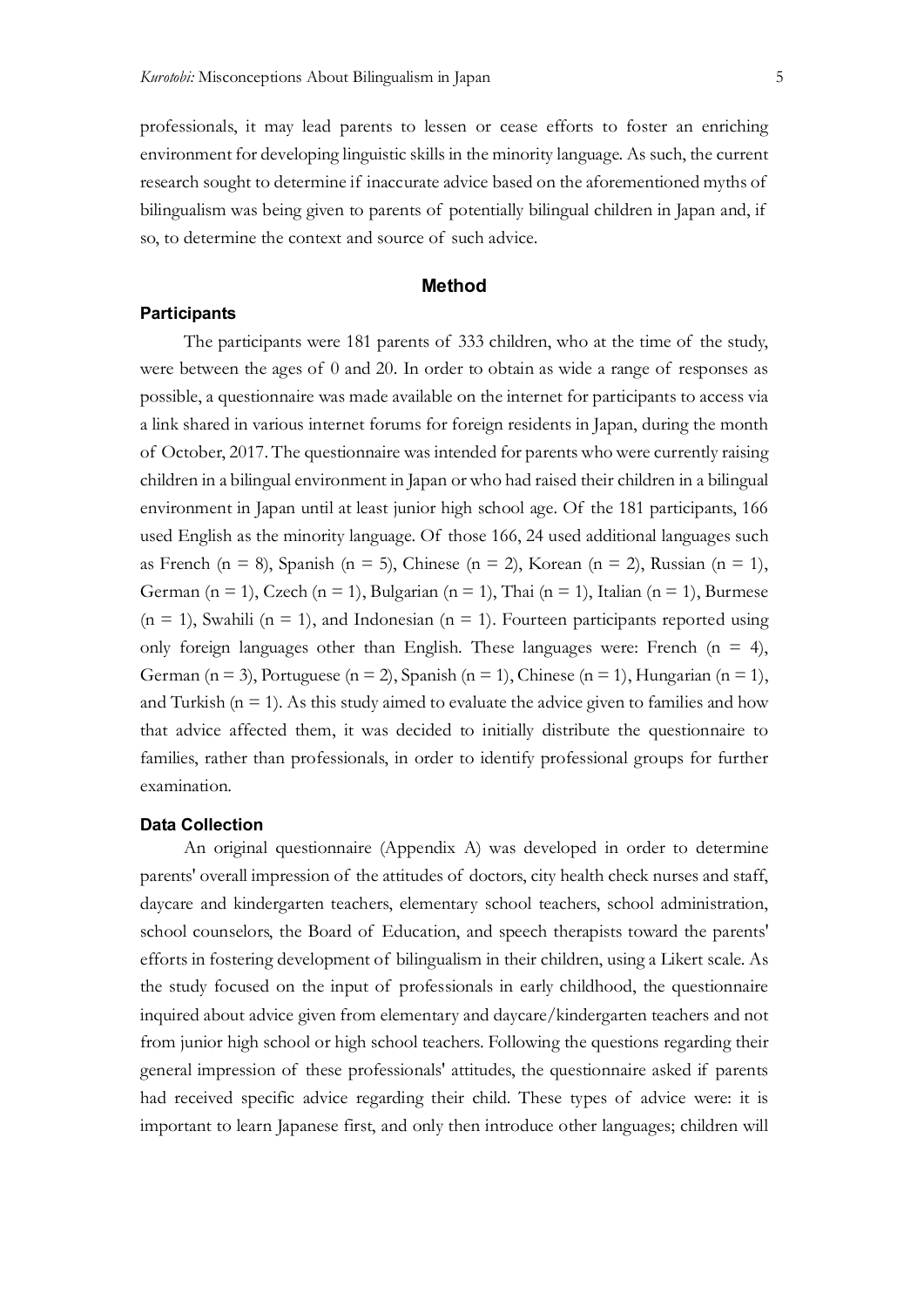be confused by multiple languages; only Japanese should be spoken at home; children will mix up their languages; speaking the minority language is not necessary; the child's behavioral problems are due to the minority language; the child's academic struggles are due to the minority language; and the child's speech development issues are due to the minority language. Each of these types of advice was based upon the four myths of bilingualism outlined by Genesee (2009). In addition, the questionnaire asked for parents' overall impression of attitudes regarding their child's bilingualism and ended with an optional section for additional comments.

## **Results**

Table 1 shows the results regarding perceived attitudes of different groups of professionals involved with the development and education of the respondents' children. This data was compiled from the responses to Section 2 of the questionnaire (Appendix A).

## Table 1

| Item                     | <b>Response</b>                             | n              | $\frac{0}{0}$ |
|--------------------------|---------------------------------------------|----------------|---------------|
| Doctors                  | highly discouraged                          | 2              | $1.2\%$       |
|                          | discouraged                                 | 9              | 5.5%          |
|                          | did not discourage or encourage             | 123            | 74.5%         |
|                          | encouraged                                  | 18             | 10.9%         |
|                          | highly encouraged                           | 13             | 7.9%          |
|                          | non-applicable/no contact with professional | 16             |               |
| Health check             | highly discouraged                          | 5              | $3.2\%$       |
| staff/nurses             | discouraged                                 | 18             | 11.4%         |
|                          | did not discourage or encourage             | 118            | 74.7%         |
|                          | encouraged                                  | 10             | $6.3\%$       |
|                          | highly encouraged                           | 7              | 4.4%          |
|                          | non-applicable/no contact with professional | 23             |               |
| Daycare/                 | highly discouraged                          | $\overline{2}$ | $1.2\%$       |
| kindergarten<br>teachers | discouraged                                 | 11             | 6.5%          |
|                          | did not discourage or encourage             | 72             | 42.9%         |
|                          | encouraged                                  | 50             | 29.8%         |
|                          | highly encouraged                           | 33             | 19.6%         |
|                          | non-applicable/no contact with professional | 13             |               |
| Elementary<br>school     | highly discouraged                          | $\overline{2}$ | $1.7\%$       |
| teachers                 | discouraged                                 | 9              | 7.7%          |
|                          | did not discourage or encourage             | 57             | 48.7%         |
|                          | encouraged                                  | 34             | 29.1%         |
|                          | highly encouraged                           | 15             | 12.8%         |

Perceived Attitudes of Various Professionals Regarding Teaching the Minority Language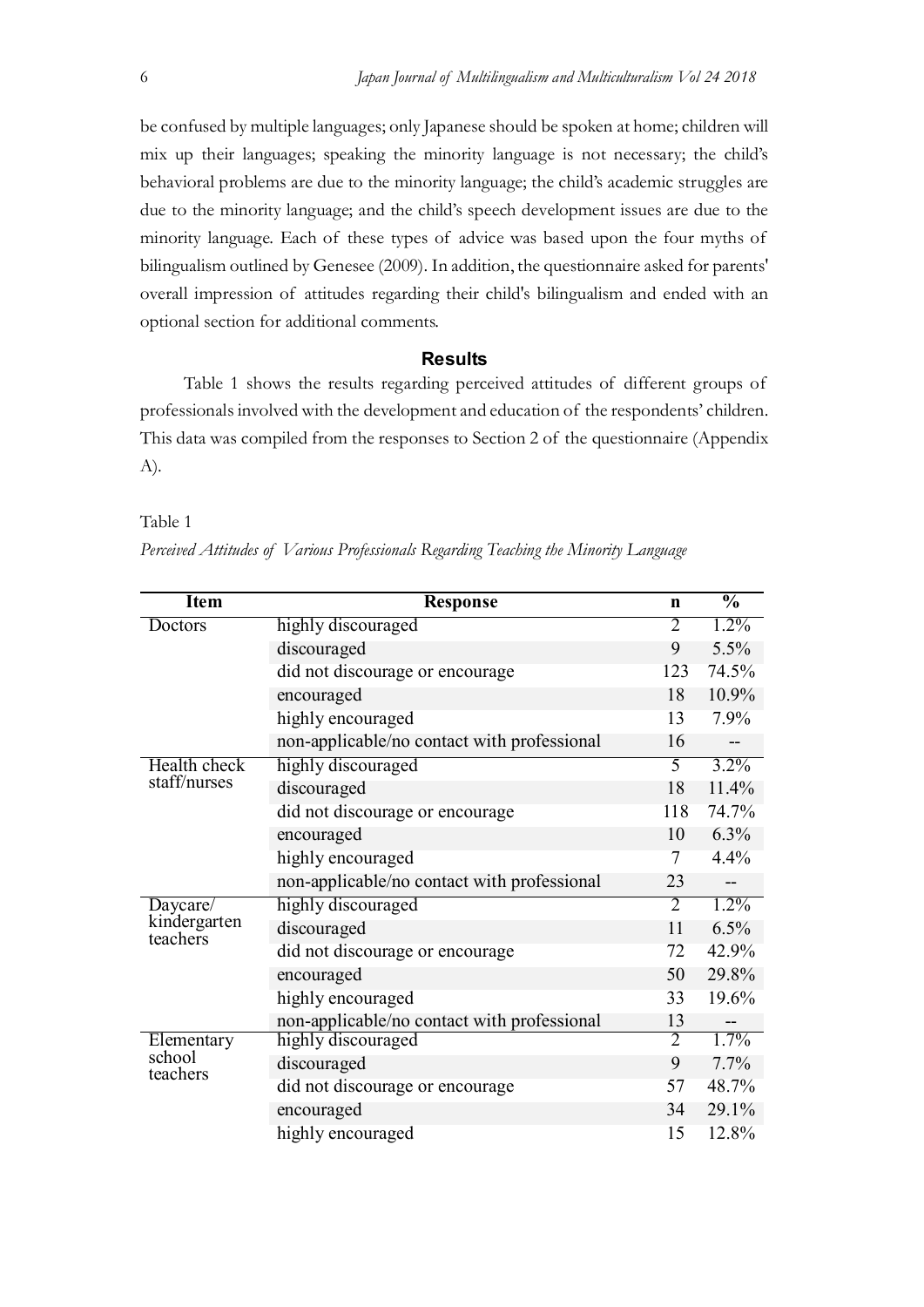|                | non-applicable/no contact with professional | 64             |          |
|----------------|---------------------------------------------|----------------|----------|
| School         | highly discouraged                          |                | $0.9\%$  |
| administration | discouraged                                 | 8              | $7.0\%$  |
|                | did not discourage or encourage             | 58             | 50.9%    |
|                | encouraged                                  | 24             | 21.1%    |
|                | highly encouraged                           | 13             | 11.4%    |
|                | non-applicable/no contact with professional | 67             |          |
| School         | highly discouraged                          |                | $2.0\%$  |
| counselors     | discouraged                                 | 3              | $6.0\%$  |
|                | did not discourage or encourage             | 32             | 64.0%    |
|                | encouraged                                  | 9              | 18.0%    |
|                | highly encouraged                           | 5              | 10.0%    |
|                | non-applicable/no contact with professional | 131            |          |
| Board of       | highly discouraged                          |                | $2.0\%$  |
| Education      | discouraged                                 | 3              | $6.0\%$  |
|                | did not discourage or encourage             | 35             | 70.0%    |
|                | encouraged                                  | 7              | 14.0%    |
|                | highly encouraged                           | $\overline{2}$ | $4.0\%$  |
|                | non-applicable/no contact with professional | 131            |          |
| Speech         | highly discouraged                          | 4              | $12.5\%$ |
| therapists     | discouraged                                 | 3              | 9.4%     |
|                | did not discourage or encourage             | 18             | 56.3%    |
|                | encouraged                                  | $\overline{4}$ | 12.5%    |
|                | highly encouraged                           | $\overline{3}$ | 9.4%     |
|                | non-applicable/no contact with professional | 149            |          |

Note: percentages calculated based on total "yes" and "no" responses, excluding

"non-applicable" responses.

The data in Table 1 indicate an overall neutral attitude towards bilingualism with a response of "did not discourage or encourage" for doctors at 74.5% (n = 123); health check staff and nurses at 74.7% ( $n = 118$ ); daycare and kindergarten teachers at 42.9% (n  $=$  72); elementary school teachers at 48.7% (n = 57); school administration at 50.9% (n = 58); school counselors at 64.0% ( $n = 32$ ); the Board of Education at 70.0% ( $n = 35$ ) and speech therapists at 56.3% ( $n = 18$ ).

Examining the ratio of "highly discouraged" and "discouraged" responses against "encouraged" and "highly encouraged" responses, the data favor positive responses with: doctors at 6.7% ( $n = 11$ ) discouraging to 18.8% ( $n = 31$ ) encouraging; daycare and kindergarten teachers at 7.7% ( $n = 13$ ) discouraging to 49.4% ( $n = 83$ ) encouraging' elementary school teachers 9.4% ( $n = 11$ ) discouraging to 41.9% ( $n = 49$ ) encouraging; school administration 7.9% (n = 9) discouraging to 32.5% (n = 37) encouraging; school counselors  $8.0\%$  (n = 4) discouraging to  $28.0\%$  (n = 14)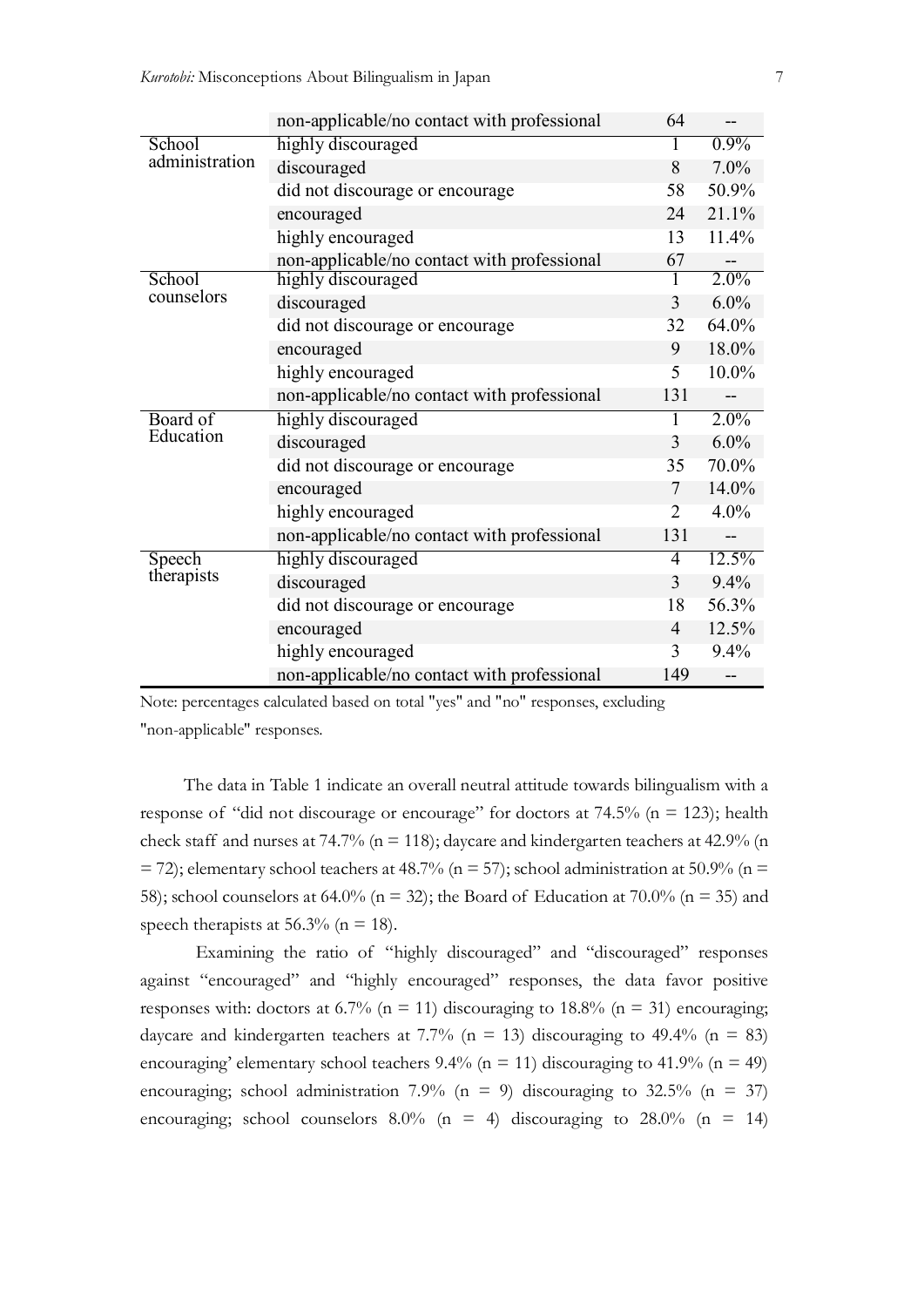encouraging; and the Board of Education 8.0% ( $n = 4$ ) discouraging to 18.0% ( $n = 9$ ) encouraging. Speech therapists were an even split with  $21.9\%$  (n = 7) for both discouraging and encouraging and health check staff and nurses were the only group that had a higher rate of discouragement at 14.6% ( $n = 23$ ) discouraging to 10.7% ( $n = 17$ ) encouraging.

Table 2 shows the results regarding specific inaccurate advice based upon the bilingual myths outlined by Genesee (2009). These same responses are shown with responses broken down by profession in Appendix B. This data was compiled from the responses to Section 3 of the questionnaire (Appendix A).

Table 2

Specific Advice

| <b>Item</b>                                                                                                                          | Yes              | N <sub>0</sub>    | Non-<br>applicable |
|--------------------------------------------------------------------------------------------------------------------------------------|------------------|-------------------|--------------------|
| Have you been told that it is important to learn<br>Japanese first, and only then introduce other<br>languages?                      | 33<br>$(18.2\%)$ | 148<br>$(81.8\%)$ | $\theta$           |
| Have you been told your child(ren) will be<br>confused by multiple languages?                                                        | 38<br>$(21.0\%)$ | 143<br>(79%)      | $\theta$           |
| Have you been advised to only speak Japanese<br>at home?                                                                             | 23<br>(12.7%)    | 158<br>(87.3%)    | $\overline{0}$     |
| Have you been warned that your child (ren) will<br>mix up their languages?                                                           | 29<br>$(16.0\%)$ | 152<br>$(84.0\%)$ | $\overline{0}$     |
| Have you been warned that your children will<br>never learn Japanese properly?                                                       | 18<br>$(9.9\%)$  | 163<br>$(90.1\%)$ | $\theta$           |
| Has the necessity of speaking the minority<br>(non-Japanese) language been called into<br>question?                                  | 22<br>$(12.2\%)$ | 159<br>$(87.8\%)$ | $\overline{0}$     |
| Have you been told learning the minority<br>(non-Japanese) language is not important?                                                | 13<br>$(7.2\%)$  | 168<br>$(92.8\%)$ | $\theta$           |
| Have you been told that your child(ren)'s<br>behavioral problems are due to speaking the<br>minority (non-Japanese) language?        | 15<br>$(22.4\%)$ | 52<br>$(77.6\%)$  | 114                |
| Have you been told that your child (ren)'s<br>academic struggles are due to speaking the<br>minority (non-Japanese) language?        | 22<br>$(30.1\%)$ | 51<br>$(70.0\%)$  | 108                |
| Have you been told that your child (ren)'s speech<br>development issues are due to speaking the<br>minority (non-Japanese) language? | 15<br>$(25.0\%)$ | 45<br>$(75.0\%)$  | 121                |

Note: percentages calculated based on total "yes" and "no" responses, excluding "non-applicable" responses.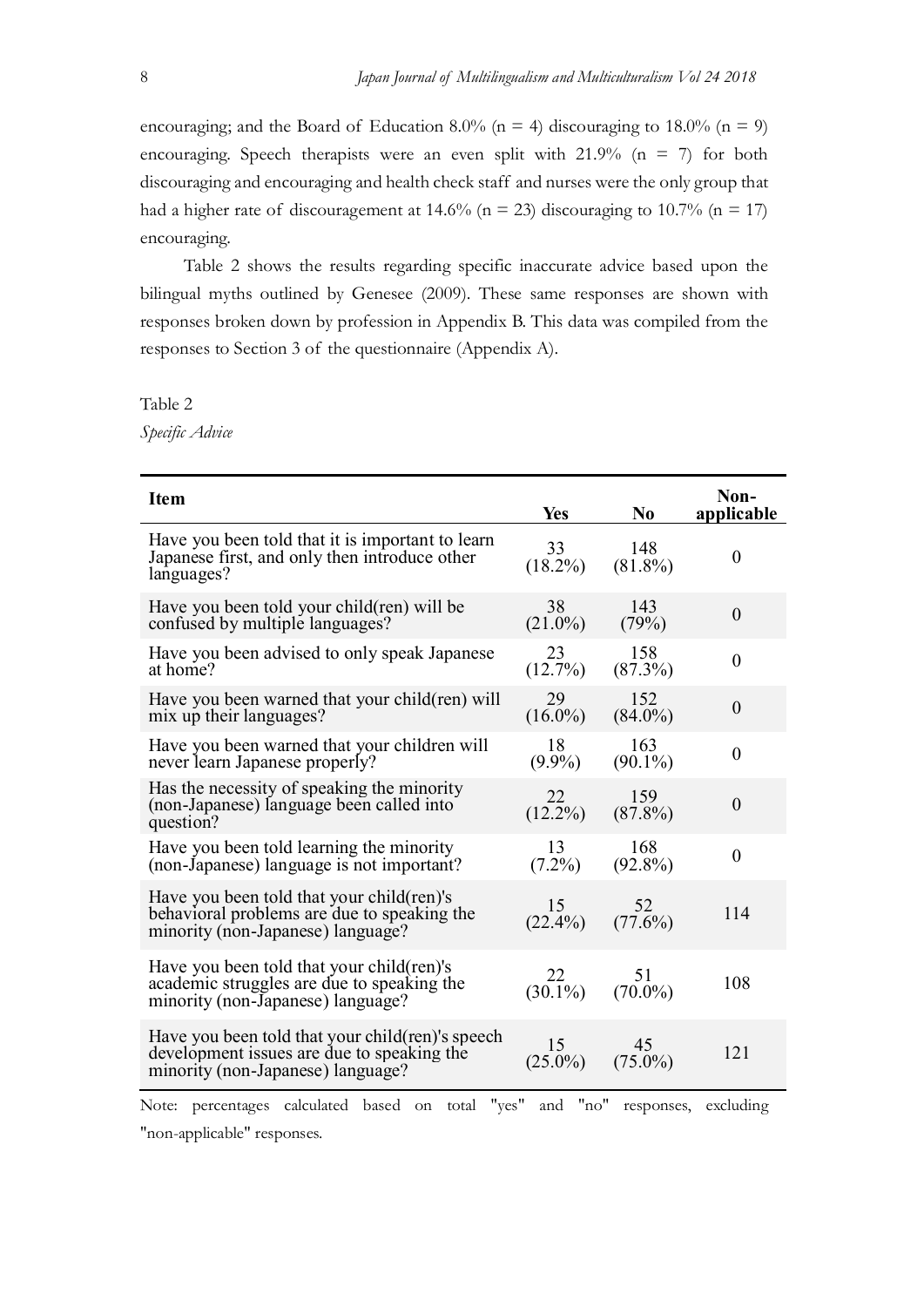The results in Table 2 indicate that the bilingualism myths outlined by Genesee are indeed present, but not to a great extent. Each item was reported at a rate between 7.2% and 30.1% for an average of 17.7%. Examining the data by professional group (see Appendix B) reveals a more detailed look at where each of the ideas holds strongest. Overall, each of the professional groups was reported to have given misinformation by less than ten percent of the respondents. In addition, of the ten types of advice, only four had any individual professional group reported at 10% or higher: confusion by multiple languages, blame for behavioral problems, blame for academic struggles, and blame for speech development issues. Eleven per cent  $(n = 20)$  of respondents reported that health check staff or nurses had advised them that their children would be confused by multiple languages. Blame for behavioral, academic, and speech development issues were all reported as having been mentioned by daycare or kindergarten teachers and elementary school teachers.

Of the 67 respondents to the question regarding bilingualism as a source of behavioral problems,  $22.4\%$  (n = 15) indicated that blame had been placed upon speaking the minority language (Table 2). Ten point four per cent  $(n = 7)$  reported receiving this advice from daycare or kindergarten teachers (Appencix B) and  $14.9\%$  (n = 10) reported this advice as coming from elementary school teachers. Of the 73 respondents to the question regarding bilingualism as a source of academic struggles,  $30.1\%$  (n = 22) indicated that blame had been placed upon speaking the minority language. Eleven point one per cent  $(n = 8)$  reported the advice as coming from daycare or kindergarten teachers and 24.7% ( $n = 18$ ) indicated the advice had come from elementary school teachers. Of the 60 respondents to the question regarding speech development issues,  $25.0\%$  ( $n = 15$ ) indicated that blame had been placed upon speaking the minority language. Ten per cent  $(n = 6)$  reported the advice as coming from daycare and kindergarten teachers, elementary school teachers, and doctors as well.

Table 3 shows the results regarding overall perception of attitudes toward the participants' efforts in teaching their children the minority languages. This data was compiled from the responses to Section 4 of the questionnaire (Appendix A).

Table 3

|  | Overall Perception Regarding Attitudes Toward Teaching the Minority Language |  |  |  |
|--|------------------------------------------------------------------------------|--|--|--|
|  |                                                                              |  |  |  |

| <b>Response</b> |    |         |
|-----------------|----|---------|
| very negative   |    |         |
| negative        |    | $6.6\%$ |
| neutral         | 51 | 28.2%   |
| positive        |    | 41.4%   |
| very positive   |    |         |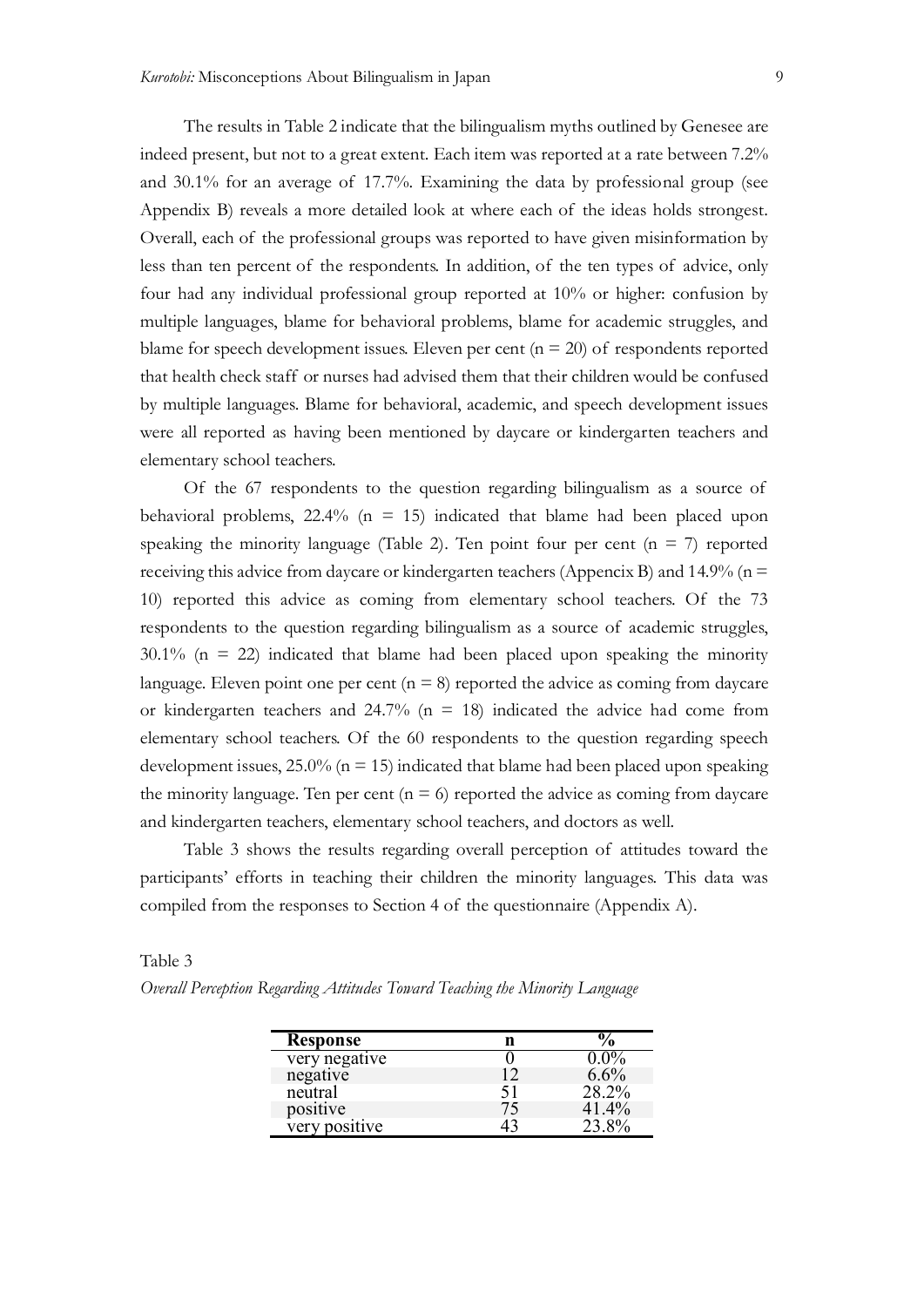The results represented in Table 3 indicate a generally positive environment regarding teaching the minority language with 65.2% ( $n = 118$ ) of respondents indicating they perceived positive or very positive attitudes. This is congruent with studies by Yamamoto which found that bilingualism, particularly Japanese-English bilingualism, is generally viewed favorably by a majority of people in Japan (Yamamoto, 2001, 2002).

## **Discussion**

The data in Table 1 suggest that, in general, parents do not routinely receive commentary or advice regarding bilingualism from the professionals they were asked about. It is possible that many of these professionals do not comment on bilingualism as it may be outside of what they consider the scope of their profession, and they may therefore feel the need to comment only if a parent specifically inquires about it or there are other problems with which they feel bilingualism may be correlated. They also may not have training in the needs and milestones of potentially bilingual children. Additionally, of a population of roughly 127.1 million (World Bank, 2018), foreign residents of Japan only account for approximately 2.23 million (Murai, 2016), less than 2%, which may limit the exposure these professionals have had to potentially bilingual children. Additional research into the education, training, and experience of these professionals in regard to bilingual speakers is needed in order to identify areas which may be improved upon.

Speech therapists and health check staff and nurses were reported to have higher rates of discouraging comments than the other professionals. Parents who participate in the regular health checks for their children may find this discouragement or misinformation being delivered at the 18-month checkup, in which language ability is checked (Japan Healthcare Info, n.d.). While the other professionals do not have a duty to comment specifically on language development, the 18-month checkup is likely to elicit commentary on the vocabulary development of bilinguals based upon criteria for monolingual Japanese children. As bilingual children, particularly in early childhood, are not as likely as their monolingual peers to do well on tests of vocabulary in a single language (Doyle, Champagne, & Segalowitz, 1978), health check staff and nurses are likely to raise concerns with parents regarding a perceived lag in linguistic development. This may prompt the staff and nurses to advise parents to increase Japanese language use at home or even stop teaching the minority language in order for the child to catch up to their peers. However, as Hammer et al, (2009) found in a study of English-Spanish bilinguals, parents' switching to the majority language at the expense of the minority language causes skills in the minority language to weaken without significant gains in the majority language. Genesee also stresses that advice to reduce the use of the minority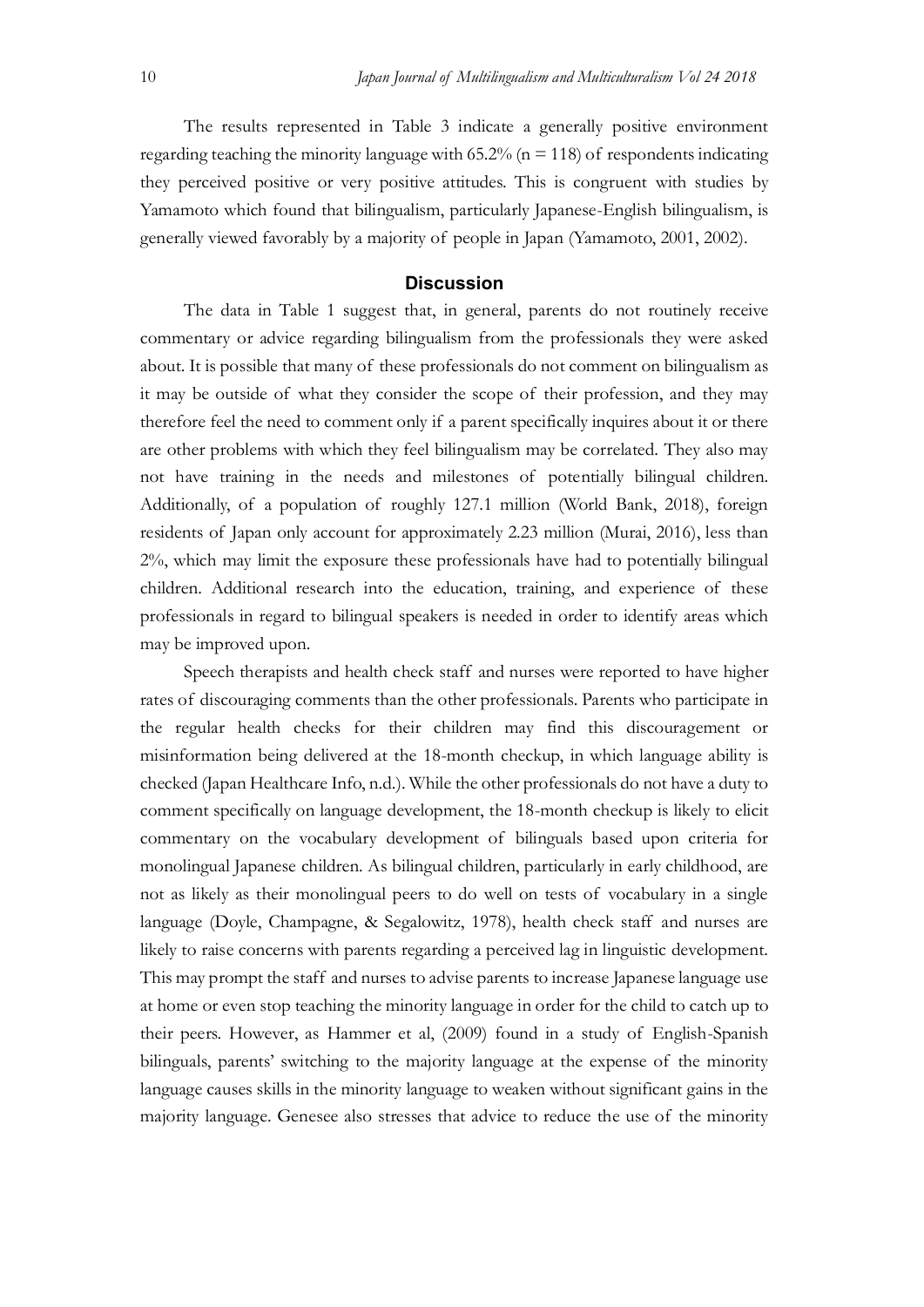language is not warranted as there is no current evidence to support restriction to one language and that "discontinues [sic], abrupt changes, and/or irregular exposure [to the minority language] should probably be avoided" (Genesee, 2009, p. 15).

That 21.9% of respondents reported discouraging advice from speech therapists is concerning. As a speech therapist's specialty is in language and language development, parents are likely to trust that advice from such professionals is well-informed and will produce effective results. In addition, inappropriate concerns regarding bilingualism's role in academic or linguistic development may obscure signs of legitimate conditions and impede accurate diagnosis and therapy. There is also a misconception that children with learning difficulties are put at risk of even more difficulties and impairments by attempting to learn two or more languages as opposed to one (Genesee, 2009). In the Comments section of the questionnaire, a few parents shared their negative experiences with speech therapists:

"My son's speech therapist told me my son would never be able to learn a second language and will struggle grasping both languages because of his Asperger's syndrome."

"I was told by a speech therapist that some children are unable to learn more than one language and this was why my son experienced a speech delay."

"One of my twins has severe developmental delays. We were recently told by a speech therapist that he will never learn Japanese properly unless we stop speaking English at home."

The questionnaire results and comments from individual respondents suggest that further research into how bilingual children are assessed regarding speech delays and problems is needed.

The data in Appendix B suggest a few areas in which families may encounter specific misinformation regarding their children's development. Eleven per cent ( $n = 20$ ) of respondents reported that health check staff or nurses had advised them that their children would be confused by multiple languages. As stated previously, this may occur during the 18-month checkup when language issues are often checked for, perhaps due to nurses and staff observing code switching. Code switching is a process which may be interpreted as a deficit or indication of not mastering either language (Baker & Wright, 2017). For example, a child who speaks Japanese and English may say, "The *semi* are really noisy today!" In such cases, the child may not know the word "cicada" in English, so they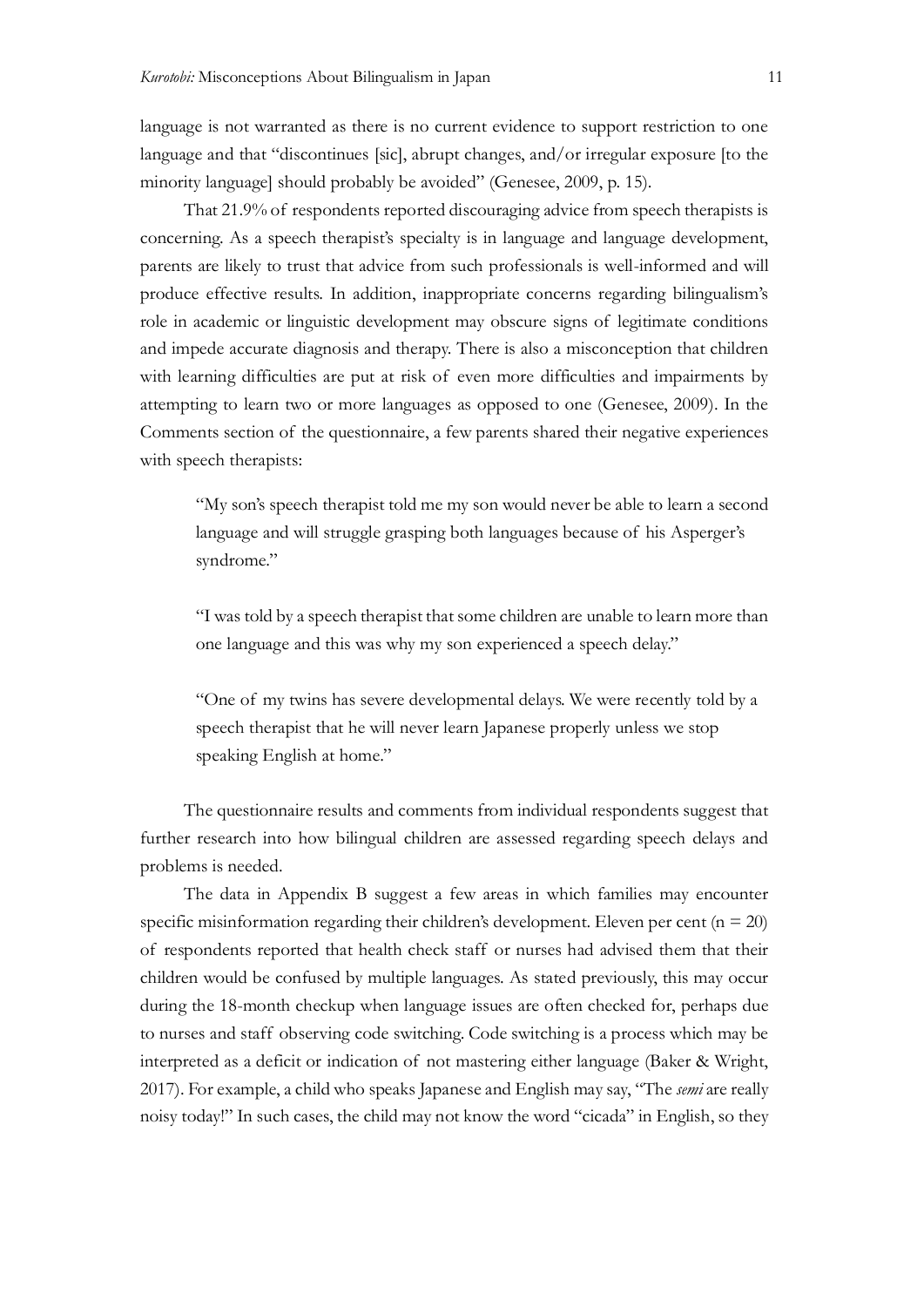substitute the unknown word with a word they know in Japanese. However, this does not indicate confusion between the two languages, but a form of communication as a child's vocabulary in each language grows. Children as young as three and a half have been observed asking for translations of their words from one language into another, demonstrating metalinguistic awareness and a desire for self-correction (Köppe & Meisel, 1995). Code switching is also observed in adult bilinguals (Toribio, 2011), though it takes on different forms and is employed for a variety of reasons other than a gap in vocabulary, such as to add subtle meaning to utterances, to adhere to norms of specific situations and/or audiences, to quote others, and as a stylistic aspect of their language use (Gumperz, 1982). When code switching, speakers must be aware of the context, grammatical rules, and acceptability of their language use and adjust their communication style accordingly (Myer-Scotton, 1995). Therefore, rather than its being due to a lack of mastery of a language, adult speakers utilize code switching as a linguistic choice in order to express themselves in a specific way.

The final three items in Table 2 suggest that families are likely to have bilingualism called into question when their children have behavioral, academic, or speech problems. Speaking the minority language was reported as being blamed for these problems by 22.4%, 30.1%, and 25.0% of respondents to this section, respectively. In the Comments section of the questionnaire, families with children who had such problems explained specific difficulties relating to the issue of bilingualism having prevented or impeded diagnosis and treatment of their children:

"My son was finally diagnosed with ADHD at 12 years old. I had expressed concerns for more than ten years to anyone who would listen. It was always blamed on his bilingualism (doctors, city health check staff, preschool teachers), my "foreign" parenting (elementary school teacher), and on one memorable occasion, his "American" personality (elementary school teacher)."

"Our first-grade teacher was convinced that his anxiety was all due to not properly understanding Japanese and completely ignored the diagnosis of autism spectrum disorder that we had gotten a few months before starting school."

"After some behavioral problems, we were referred to counselors connected to the public health system. My son was misdiagnosed as having stress from growing up with two cultures and languages… He was eventually diagnosed as having Asperger's syndrome and none of his issues related to language."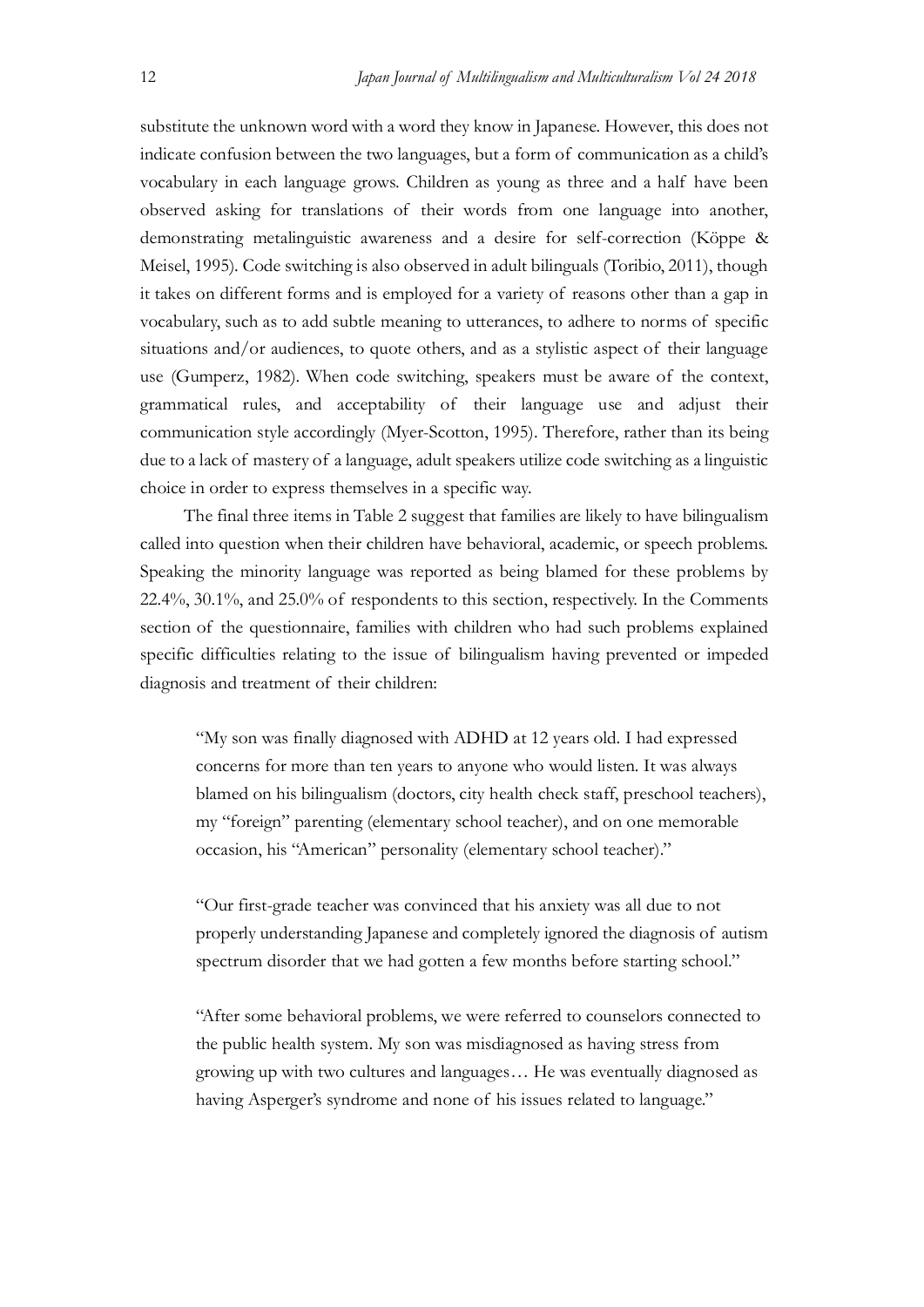Due to the nature of these questions, most of the respondents to the overall questionnaire selected "non-applicable" for their responses, but the data does indicate that this is an area worth looking into more extensively to see the role bilingualism plays in diagnosing and addressing academic, behavioral, and speech development issues.

Finally, the data in Table 3 suggest that, when participants reported receiving inaccurate or misleading advice regarding bilingualism, it seems unlikely that the motivation behind such advice was malicious or due to negative prejudices against bilingualism, but rather a lack of education, experience, and/or training in bilingualism on the part of the professional. Additionally, in the Comments section of the questionnaire, many respondents indicated that those in their community would express envy regarding their children's bilingualism. Others indicated that it was widely assumed that children of non-Japanese parents would be bilingual. However, it must be noted that a majority of the respondents indicated that their minority language was English. As English is currently considered a language of value in Japan (Yamamoto, 2002), these families may experience much different attitudes than speakers of other languages and therefore further research is needed on speakers of other minority languages in Japan.

## **Conclusion**

Overall, the data suggest that most of the myths regarding the negative effects of bilingualism are held by a relatively small number of the professionals focused on in this study. In fact, many of the respondents report having a positive experience raising their children bilingually in Japan. While receiving inaccurate advice based upon these myths is not unheard of, it does not appear to be a common problem for most families. However, this study was conducted in English and therefore may not be reflective of the bilingual community in Japan as a whole. While families with speakers of languages other than English participated in the questionnaire, their participation in this study is not representative to an extent sufficient to draw conclusions regarding their experiences with professionals in comparison with those of English speakers. Languages other than English, such as Portuguese, Tagalog, Chinese, and other languages are not as respected in Japan as English in regard to bilingualism (Yamamoto, 2002), so further research is needed in order to specifically evaluate the experiences of these families who use languages that do not enjoy the same status as English.

Speech therapists and health check staff and nurses were two groups identified as having comparatively higher incidences of discouragement of bilingualism than the other groups of professionals at 21.9% and 14.6%, respectively. As stated earlier, this may simply be due to a higher likelihood of opportunity for specific commentary on bilingualism than the other professions have, a hypothesis which can be checked with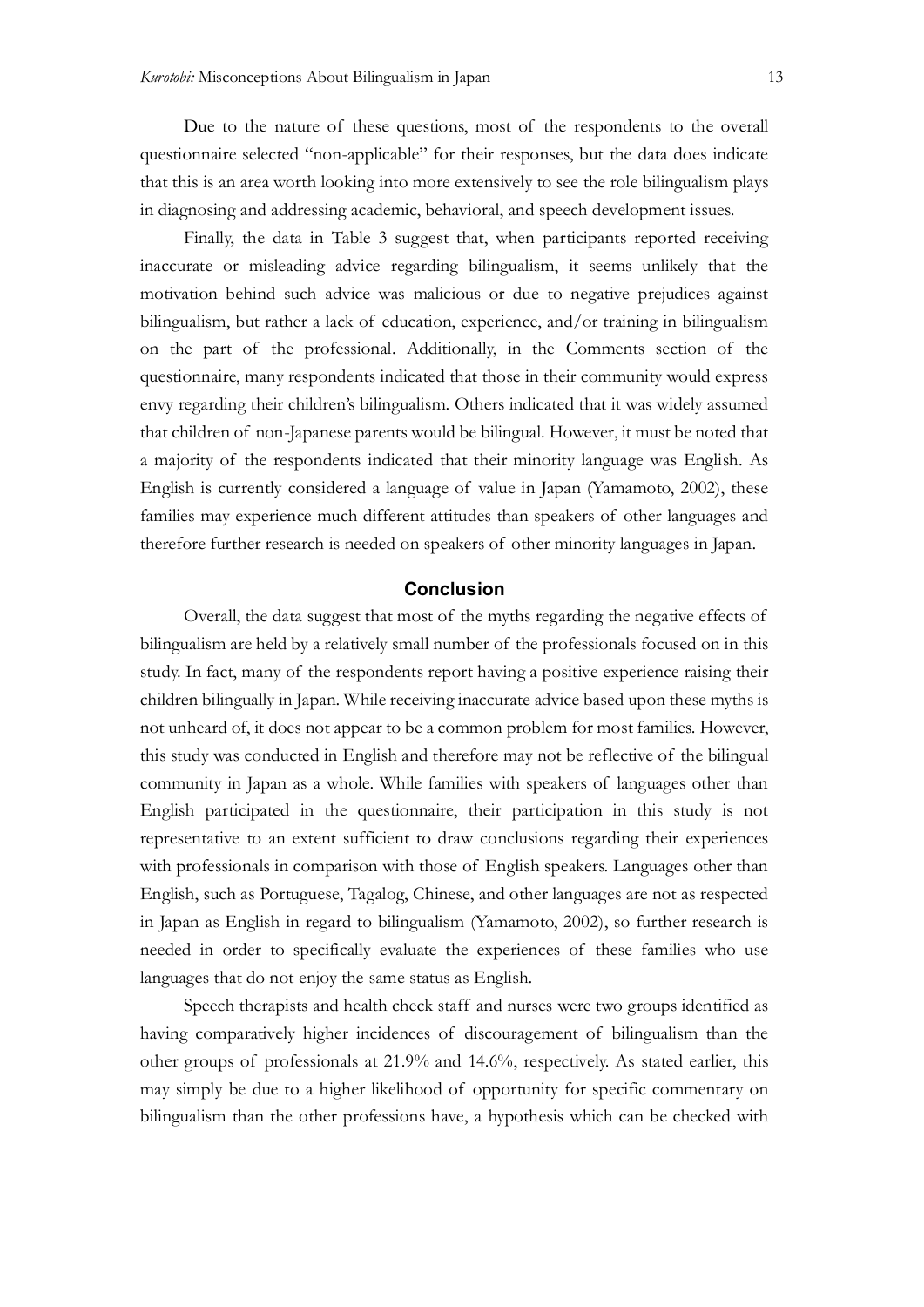further research. However, with a growing population of potentially bilingual children, it may be beneficial to reach out to all these professionals through seminars or educational materials to better prepare them for encounters with such children and their families.

While overall misinformation and negative attitudes towards bilingualism were reported at a low rate, blaming bilingualism for behavioral, academic, and language development issues was identified as a potential problem. However, due to the design of this study, only a small percentage of respondents indicated having children with such issues. Therefore, the data may not show an adequate picture of the experiences of these kinds of children and their families. Further research specifically focused on children being raised bilingually with such issues and how their bilingualism is treated is needed.

## **References**

- Albán-González, G., & Ortega-Campoverde, T. (2014). Relationship between bilingualism and Alzheimer's. Suma de Negocios, 5(11), 126-133.
- Ardila, A., & Ramos, E. (2007). Bilingualism and cognition: The good, the bad and the ugly of bilingualism. In A. Ardila & E. Ramos (Eds.), Speech and language disorders in bilinguals (pp. 213-234). New York, NY: Nova Science Publishers.
- Baker, C., & Wright, W. (2017). Foundations of bilingual education and bilingualism. Bristol, UK: Multilingual Matters.
- Ben-Zeev, S. (1977). The influence of bilingualism on cognitive strategy and cognitive development. Child Development, 48(3), 1009-1018.
- Bialystok, E., Craik, F. I., Binns, M. A., Ossher, L., & Freedman, M. (2014). Effects of bilingualism on the age of onset and progression of MCI and AD: Evidence from executive function tests. Neuropsychology, 28, 290-304.
- Christoffels, I. K., de Haan, A.M., Steenbergen, L., van den Wildenberg, W. P. M., & Colzato, L. S. (2015). Two is better than one: Bilingual education promotes the flexible mind. Psychological Research, 79, 371-379.
- Cummins, J. (1979). Linguistic interdependence and the educational development of bilingual children. Review of Educational Research, 49, 222-251.
- De Houwer, A. (2003). Home languages spoken in officially monolingual Flanders: A survey. In K. Bochmann, P. Nelde, & Wolck (Eds.), Methodology of conflict linguistics (pp. 71-87). St. Augustin, Germany: Asgard.
- De Houwer, A. (2009). Bilingual first language acquisition. Bristol, UK: Multilingual Matters.
- Dixon, L. Q., Wu, S., & Daraghmeh, A. (2012). Profiles in bilingualism: Factors influencing kindergarteners' language proficiency. Early Childhood Education Journal, 40(1), 25-34. doi:10.1007/s10643-011-0491-8
- Doyle, A., Champagne, M., & Segalowitz, N. (1978). Some issues in the assessment of linguistic consequences of early bilingualism. In M. Paradis (Ed.), Aspects of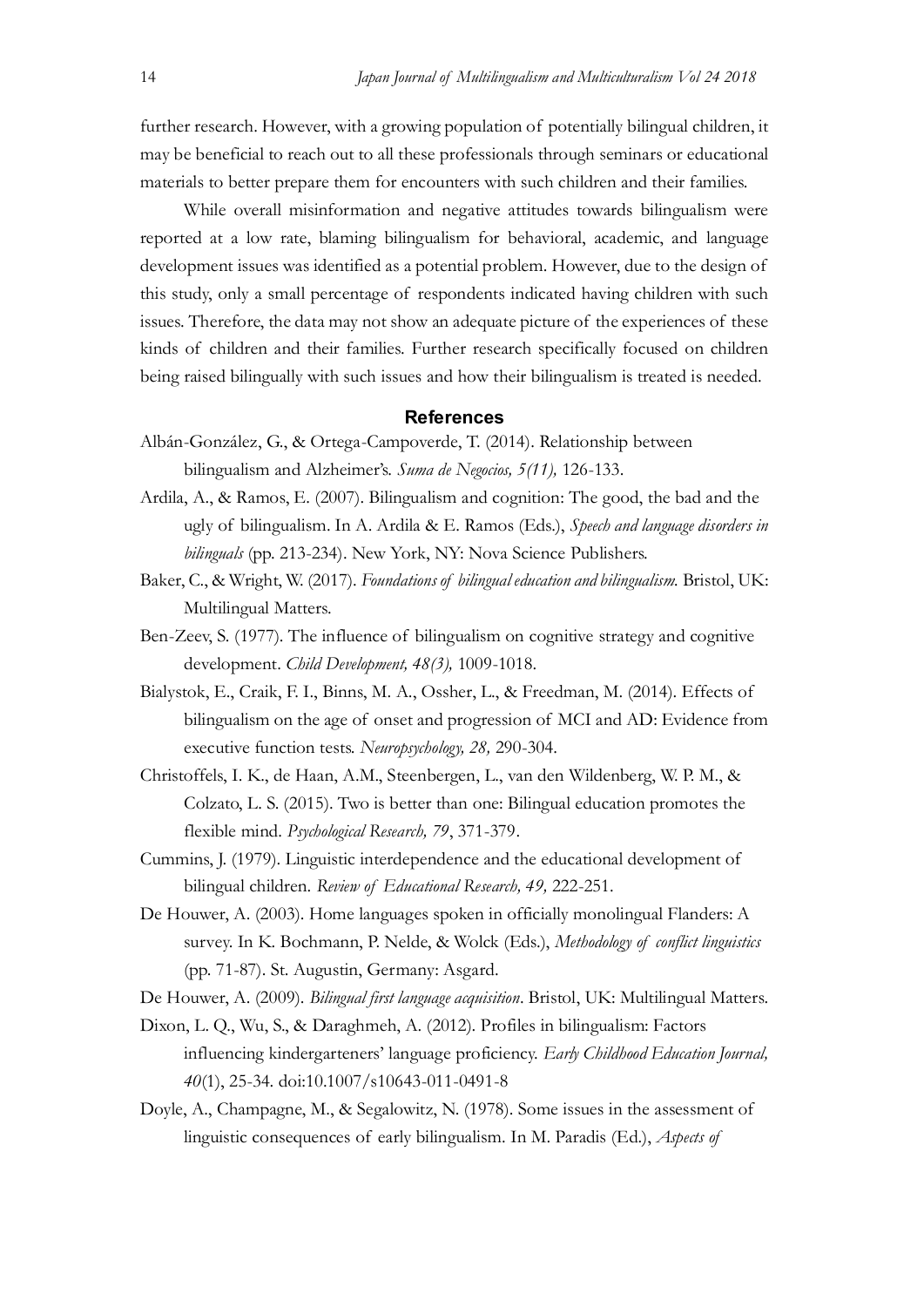bilingualism (pp. 13-21). Columbia, SC: Hornbeam Press.

- Gathercole, V. C. M., & Thomas, E. M. (2009). Bilingual first-language development: Dominant language takeover, threatened minority language take-up. Bilingualism: Language and Cognition, 12(2), 213-237. doi: 10.1017/S1366728909004015
- Genesee, F. (2003). Rethinking bilingual acquisition. In J. M. deWaele (Ed.), *Bilingualism*: Challenges and directions for future research (pp. 158-182). Clevedon, UK: Multilingual Matters.
- Genesee, F. (2004). Bilingual education of majority language children: The immersion experiments in review. Applied Psycholinguistics, 4(01), 1-46. doi: 10.1017/S0142716400001739
- Genesee, F. H. (2009). Early childhood bilingualism: Perils and possibilities. *Journal of* Applied Research on Learning, 2, 1-21.
- Genesee, F., Nicoladis, E., & Paradis, J. (1995). Language differentiation in early bilingual development. Journal of Child Language, 22, 611-631. doi: 10.1017/S030500090000971
- Grosjean, F. (2010). Bilingual: Life and reality. Cambridge, MA: Harvard University Press.
- Gumperz, J. J. (1982). Discourse strategies. Cambridge, UK: Cambridge University Press.
- Gutierrez-Clellen, V. F., Wagner, C., & Simón-Cereijido, G. (2008). Bilingual children with language impairment. Applied Psycholinguistics, 29, 3-19.
- Hammer, C. S., Davison, M. D., Lawrence, F. R., & Miccio, A.W. (2009). The effect of maternal language on bilingual children's vocabulary and emergent literacy development during Head Start and kindergarten. Scientific Studies of Reading, 13(2), 99-121. doi: 10.1080/1088843092769541
- Hoff, E., & Core, C. (2013). Input and language development in bilingually developing children. Seminars in Speech and Language, 34(04), 215-226. doi: 10.1055/s-0033-1353448
- Hoff, E., & Core, C. (2015). What clinicians need to know about bilingual development. Seminars in Speech and Language, 36(2), 89–99. doi: 10.1055/s-0035-1549104
- Ianco-Warrall, A. D. (1972). Bilingualism and cognitive development. Child Development, 43, 1390-1400.

Japan Healthcare Info. (n.d.). Baby checkups. Retrieved from http://japanhealthinfo.com/child-health-and-childcare/baby-checkups/

- King, K., & Fogle, L. (2006). Raising bilingual children: Common parental concerns and current research. Center for Applied Linguistics Digest. Retrieved from http://cal.org/resources/digest/RaiseBilingChild.html
- Köppe, R., & Meisel, J. (1995). Code-switching in bilingual first language acquisition. In L. Milroy & P. Muysken (Eds.), One speaker, Two languages: Cross-disciplinary perspectives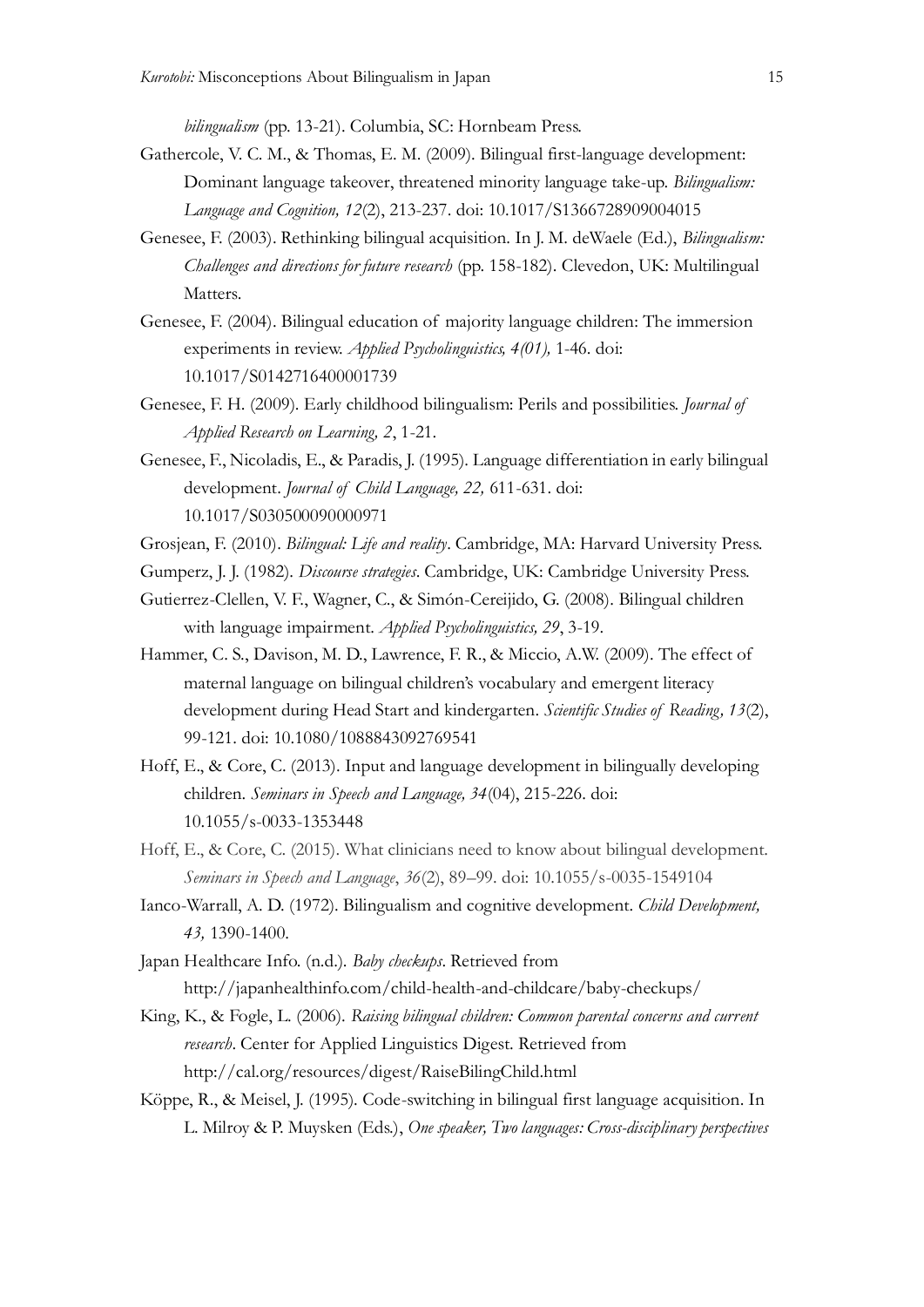on code-switching, (276-301). Cambridge, UK: Cambridge University Press.

- Kovács, A. M., & Mehler, J. (2009). Flexible learning of multiple speech structures in bilingual infants. Science, 325, 611-612.
- Maneva, B., & Genesee, F. (2002). Bilingual babbling: Evidence for language differentiation in dual language acquisition. In B. Skarbela, S. Fish, & A.H.-J. Do (Eds.), Boston University conference on language development 26: Proceedings (pp. 383-392). Somerville, MA: Cascadilla Press.
- Murai, S. (2016, March 11). Japan sees record high number of foreign residents: Justice Ministry. Japan Times. Retrieved from https://www.japantimes.co.jp/news/2016/03/11/national/japan-sees-record-hig h-number-foreign-residents-justice-ministry/
- Myers-Scotton, C. (1995). Social motivations for code switching: Evidence from Africa. Oxford, UK: Oxford University Press.
- Paradis, J., Crago, M., Genesee, F., & Rice, M. (2003). Bilingual children with specific language impairment: How do they compare with their monolingual peers? *Journal* of Speech, Language and Hearing Research, 46, 113-127.
- Pearson, B. Z., Fernandez, S., Lewedeg, V., & Oller, D. K. (1997). The relation of input factors to lexical learning by bilingual infants. Applied Psycholinguistics, 18, 41-58.
- Place, S., & Hoff, E. (2011). Properties of dual language exposure that influence two-year-olds' bilingual proficiency. Child Development, 82(6), 1834–1849. doi: 10.1111/j.1467-8624.2011.01660.x
- Suave, D., & Genesee, F. (2000). Grammatical constraints on child bilingual code-mixing. (Master's Thesis). Retrieved from http://digitool.Library.McGill.CA:80/R/-?func=dbin-jump-full&object\_id=333 14&silo\_library=GEN01
- Toribio, A. J. (2011). Code-switching among U.S. Latinos. In M. Diaz-Campos (Ed.), The handbook of hispanic sociolinguistics, (530-552). West Sussex, UK: Wiley-Blackwell.
- World Bank. (2018). Population, total. Retrieved from https://data.worldbank.org/indicator/SP.POP.TOTL
- Yamamoto, M. (2001). Japanese attitudes towards bilingualism: A survey and its implications. In M. G. Noguchi & S. Fotos (Eds.), Studies in Japanese bilingualism (pp. 24-44). Clevedon: Multilingual Matters.
- Yamamoto, M. (2002). Language use in families with parents of different native languages: An investigation of Japanese-non-English and Japanese-English families. Journal of Multilingual and Multicultural Development, 23(6), 531-554. doi: 10.1080/01434630208666484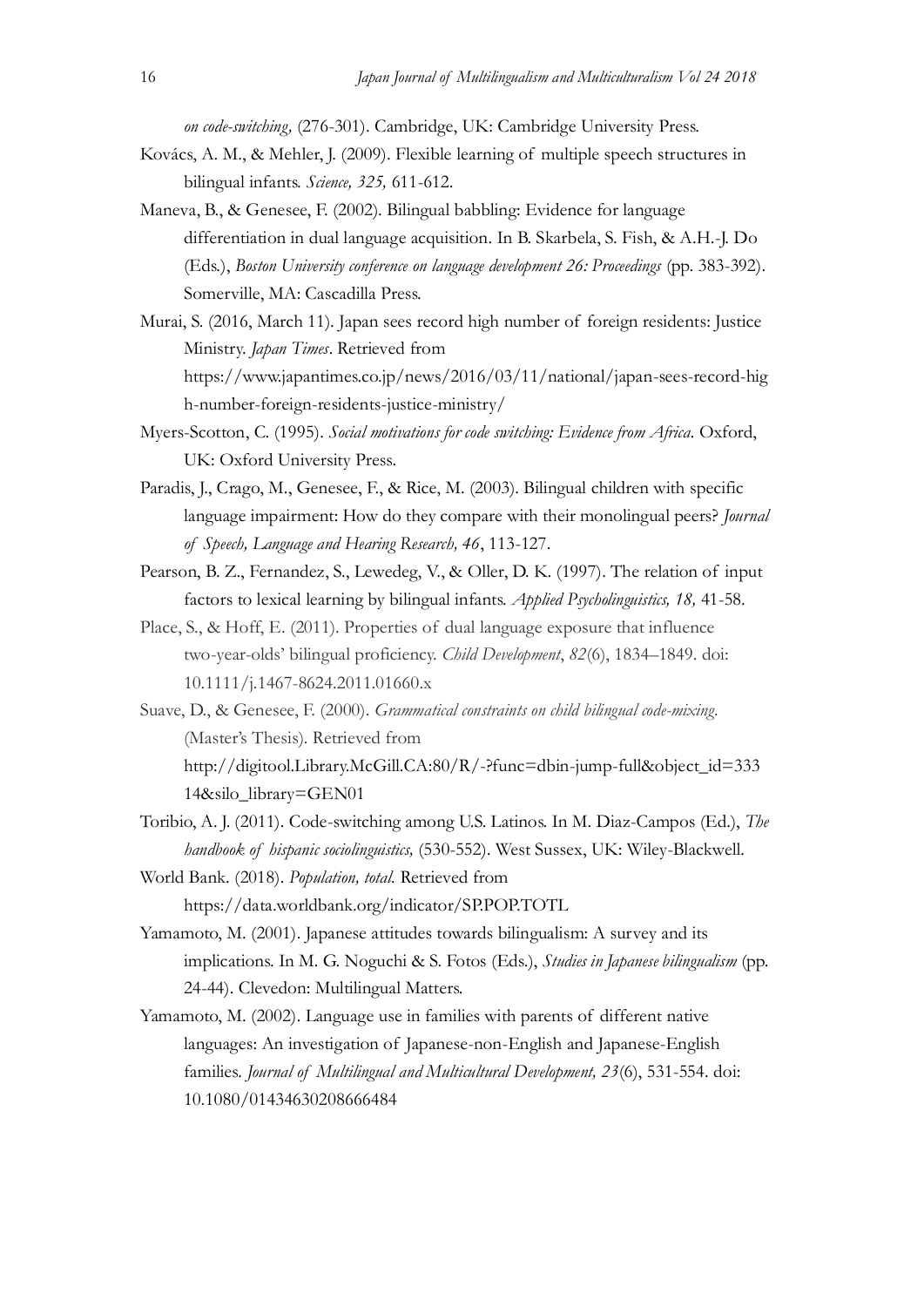# **Appendix A Questionnaire**

*Research Survey on Professionals' Advice to Parents Regarding Bilingualism of Young Children in Japan*

## **Section 1**

- 1 What are the nationalities of the parents or guardians of the children?
- 2 Which parent or guardian is the primary caregiver of the child(ren)? (i.e. more likely to be involved with doctor's visits, PTA, talking to educators, etc.)
- 3 What languages are regularly spoken at home?
- $4 -$  In the family, who speaks which language(s)?
- 5 Which language would you say generally takes precedence or is favored at home?
- $6$  How old is(are) your child(ren)?
- 7 What is your location in Japan? (Please provide prefecture and city. If you have moved, please provide the prefecture and city where you lived for the majority of your child(ren)'s life until they were junior high school age.)

## **Section 2**

Values: 1 – highly discouraged, 2 – discouraged, 3 – did not encourage or discourage,

4 – encouraged, 5 – highly encouraged, N/A - no contact with these professionals

| $\mathbf{1}$   | In regards to our efforts in teaching our child (ren) the<br>minority language(s), I feel our doctors ________ us.                                |              | 2              | $\overline{3}$ | $4 \overline{5}$  |                | N/A |
|----------------|---------------------------------------------------------------------------------------------------------------------------------------------------|--------------|----------------|----------------|-------------------|----------------|-----|
| $\overline{2}$ | In regards to our efforts in teaching our child (ren) the<br>minority language(s), I feel the nurses/staff at the city<br>health checks us.       |              | $\overline{2}$ | 3              | $\overline{4}$    | $\overline{5}$ | N/A |
| $\overline{3}$ | In regards to our efforts in teaching our child (ren) the<br>minority language(s), I feel our daycare/kindergarten<br>teachers _________ us.      |              | 2              | 3              | $\overline{4}$    | $\overline{5}$ | N/A |
| $\overline{4}$ | In regards to our efforts in teaching our child(ren) the<br>minority language(s), I feel our elementary school teachers<br>$\equiv$ us.           |              | $\overline{2}$ | 3              | $\overline{4}$    | $\overline{5}$ | N/A |
| 5              | In regards to our efforts in teaching our child(ren) the                                                                                          | $\vert$ 1    | $\overline{2}$ | 3              | $\vert 4 \vert 5$ |                | N/A |
| 6              | In regards to our efforts in teaching our child $(ren)$ the<br>minority language(s), I feel the school counselors $\overline{\phantom{a}}$<br>us. | $\mathbf{1}$ | $ 2\rangle$    | $\overline{3}$ | $\overline{4}$    | $\overline{5}$ | N/A |
| $\overline{7}$ | In regards to our efforts in teaching our child(ren) the<br>minority language(s), I feel those at the Board of Éducation $ 1 $<br>us.             |              | 2              | 3              | $\overline{4}$    | 5              | N/A |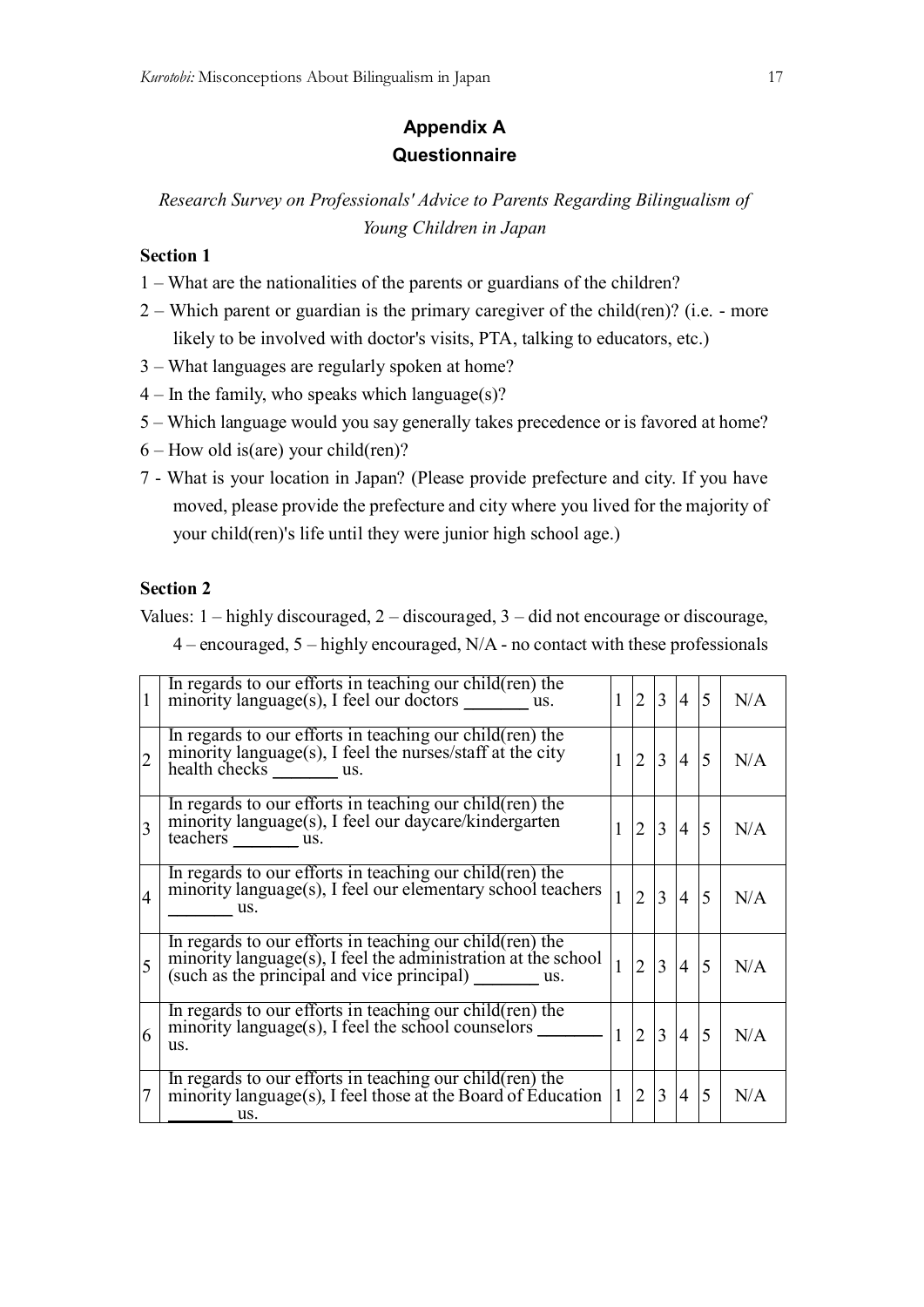|  | In regards to our efforts in teaching our child (ren) the<br>$ 8 $ minority language(s), I feel that speech therapists<br>us. |  |  |  | $\overline{4}$ |  | N/A |  |
|--|-------------------------------------------------------------------------------------------------------------------------------|--|--|--|----------------|--|-----|--|
|--|-------------------------------------------------------------------------------------------------------------------------------|--|--|--|----------------|--|-----|--|

## **Section 3**

- 1 Have you been told that it is important to learn Japanese first, and only then introduce other languages by...
- $\Box$  doctors?
- $\Box$  health check staff?
- □ daycare or elementary school teachers?
- $\Box$  elementary school teachers?
- school counselors?
- □ Board of Education?
- **u** speech therapists?
- $\Box$  none of the above
- 2 Have you been told your child(ren) will be confused by multiple languages by...
- $\Box$  doctors?
- $\Box$  health check staff?
- daycare or elementary school teachers?
- $\Box$  elementary school teachers?
- □ school counselors?
- Board of Education?
- **u** speech therapists?
- $\Box$  none of the above
- 3 Have you been advised to only speak Japanese at home by...
- **d** doctors?
- $\Box$  health check staff?
- daycare or elementary school teachers?
- $\Box$  elementary school teachers?
- □ school counselors?
- **Board of Education?**
- **u** speech therapists?
- $\Box$  none of the above
- 4 Have you been warned that your child(ren) will mix up their languages by...
- **doctors?**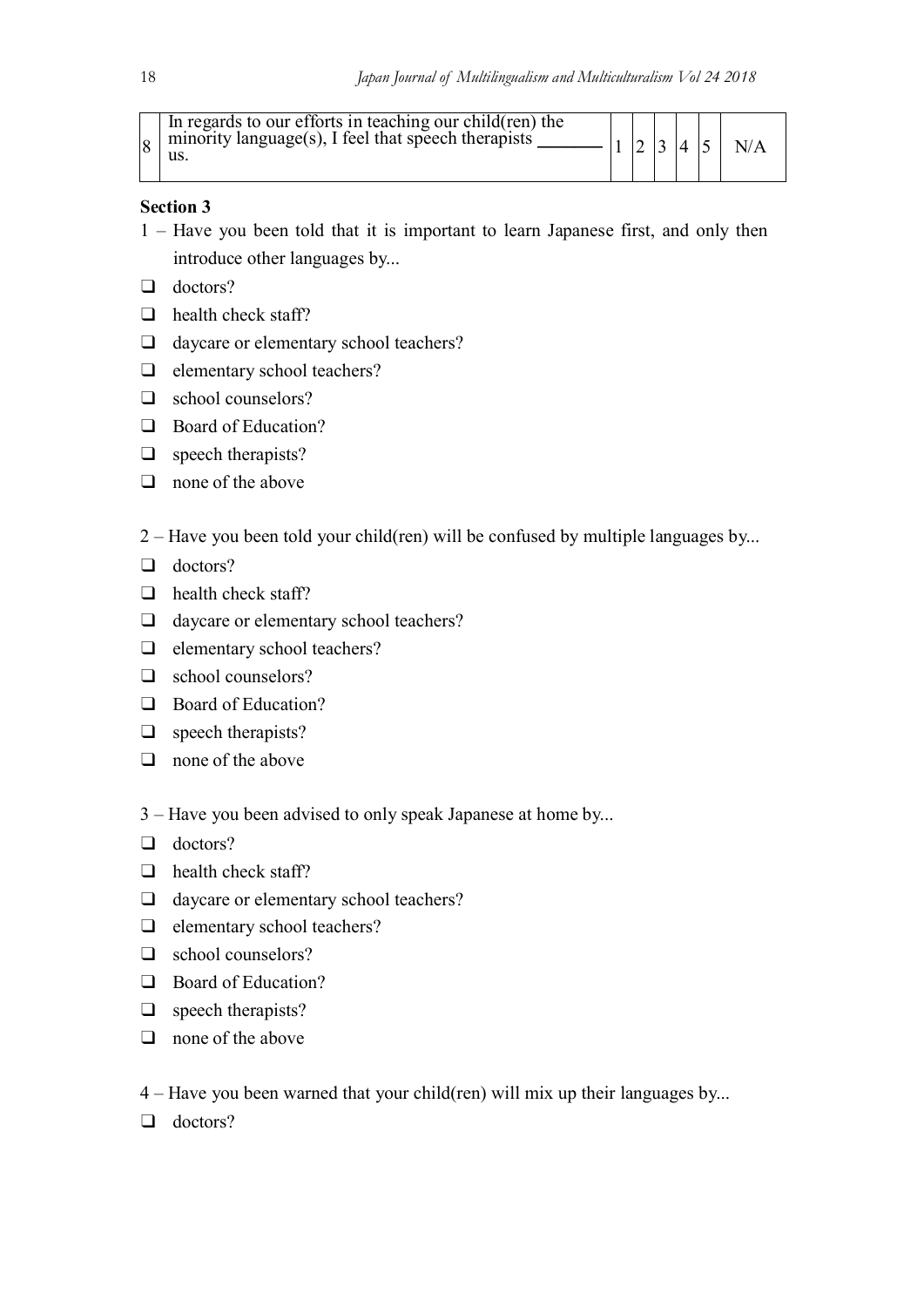- $\Box$  health check staff?
- daycare or elementary school teachers?
- $\Box$  elementary school teachers?
- school counselors?
- □ Board of Education?
- $\Box$  speech therapists?
- $\Box$  none of the above
- 5 Have you been warned that your children will never learn Japanese properly by...
- Q doctors?
- $\Box$  health check staff?
- daycare or elementary school teachers?
- $\Box$  elementary school teachers?
- □ school counselors?
- Board of Education?
- $\Box$  speech therapists?
- $\Box$  none of the above
- 6 Has the necessity of speaking the minority (non-Japanese) language been called into question by...
- Q doctors?
- $\Box$  health check staff?
- daycare or elementary school teachers?
- $\Box$  elementary school teachers?
- □ school counselors?
- **Board of Education?**
- $\Box$  speech therapists?
- $\Box$  none of the above
- 7 Have you been told learning the minority (non-Japanese) language is not important by...
- $\Box$  doctors?
- $\Box$  health check staff?
- daycare or elementary school teachers?
- $\Box$  elementary school teachers?
- □ school counselors?
- Board of Education?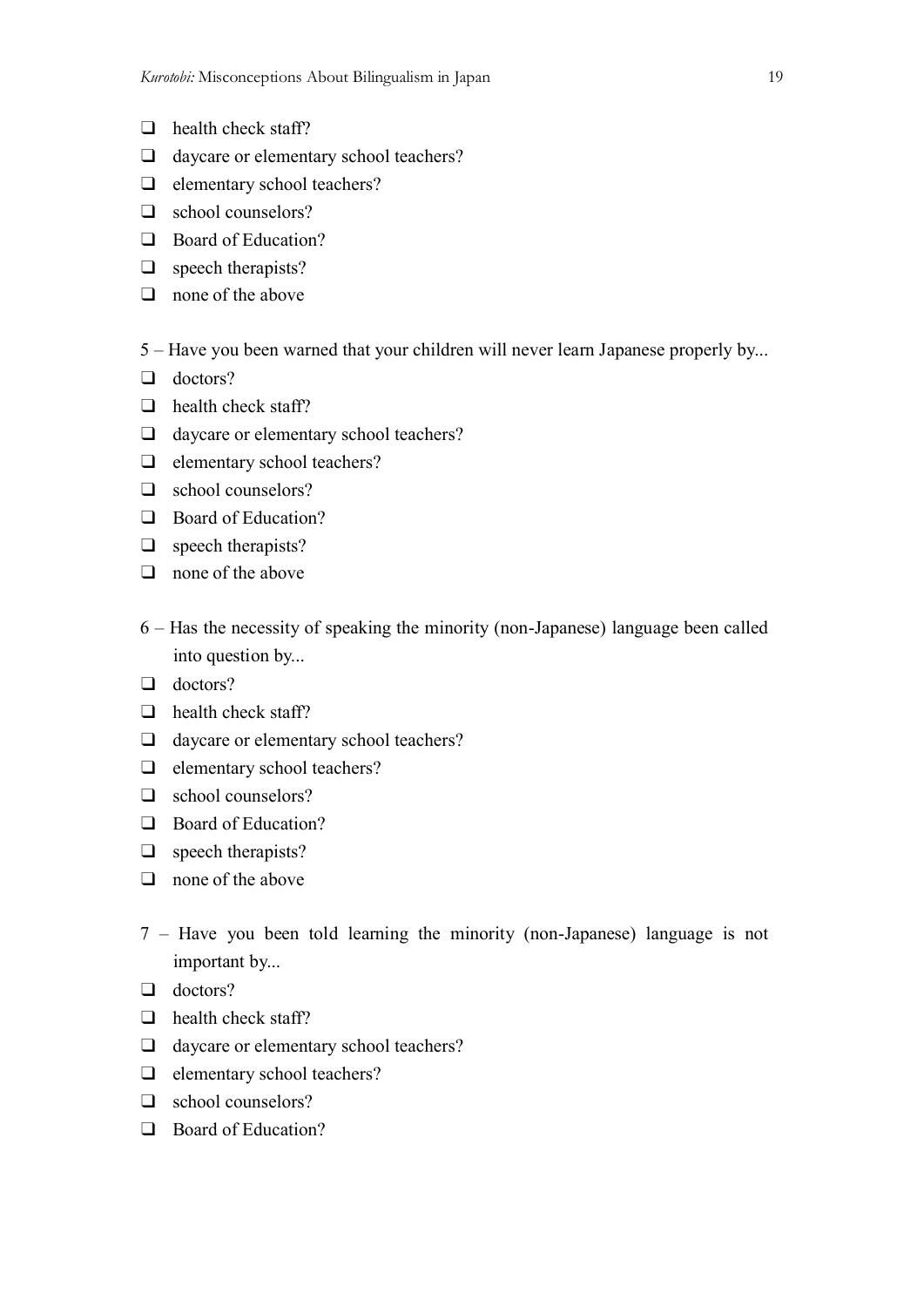- $\Box$  speech therapists?
- $\Box$  none of the above
- 8 Have you been told that your child(ren)'s behavioral problems are due to speaking the minority (non-Japanese) language by...
- $\Box$  doctors?
- $\Box$  health check staff?
- □ daycare or elementary school teachers?
- $\Box$  elementary school teachers?
- school counselors?
- **Board of Education?**
- $\Box$  speech therapists?
- $\Box$  none of the above
- non-applicable
- 9 Have you been told that your child(ren)'s academic struggles are due to speaking the minority (non-Japanese) language by...
- $\Box$  doctors?
- $\Box$  health check staff?
- daycare or elementary school teachers?
- $\Box$  elementary school teachers?
- □ school counselors?
- □ Board of Education?
- $\Box$  speech therapists?
- $\Box$  none of the above
- non-applicable
- 10 Have you been told that your child(ren)'s speech development issues are due to speaking the minority (non-Japanese) language by...
- **doctors?**
- $\Box$  health check staff?
- □ daycare or elementary school teachers?
- $\Box$  elementary school teachers?
- school counselors?
- **Board of Education?**
- $\Box$  speech therapists?
- $\Box$  none of the above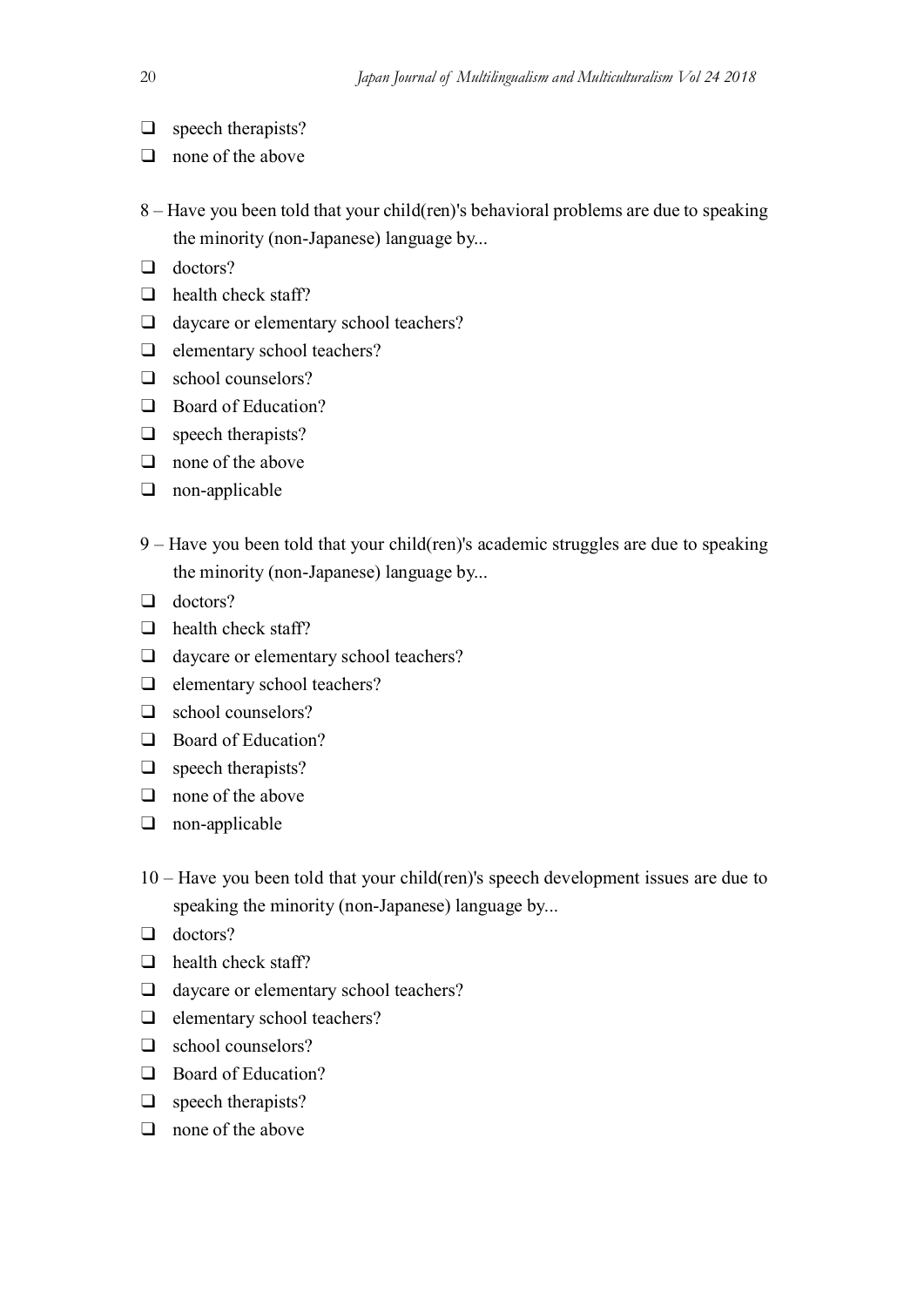## non-applicable

## **Section 4** – Additional Questions

- 1 Overall, I feel the attitude toward teaching my child(ren) the minority (non-Japanese) language has been:
- $\Box$  very negative
- $\Box$  negative
- neutral
- $\Box$  positive
- $\Box$  very positive
- 2 (Optional) If you have specific incidences of discouragement or encouragement you would like to share, please use this box. Please specify who said it to you (teacher, doctor, etc.) and how it affected you and/or your child(ren).

3 - (Optional) If you would be willing to be contacted at a later date for an interview or further, related studies, please enter your email address here.

Thank you for your time.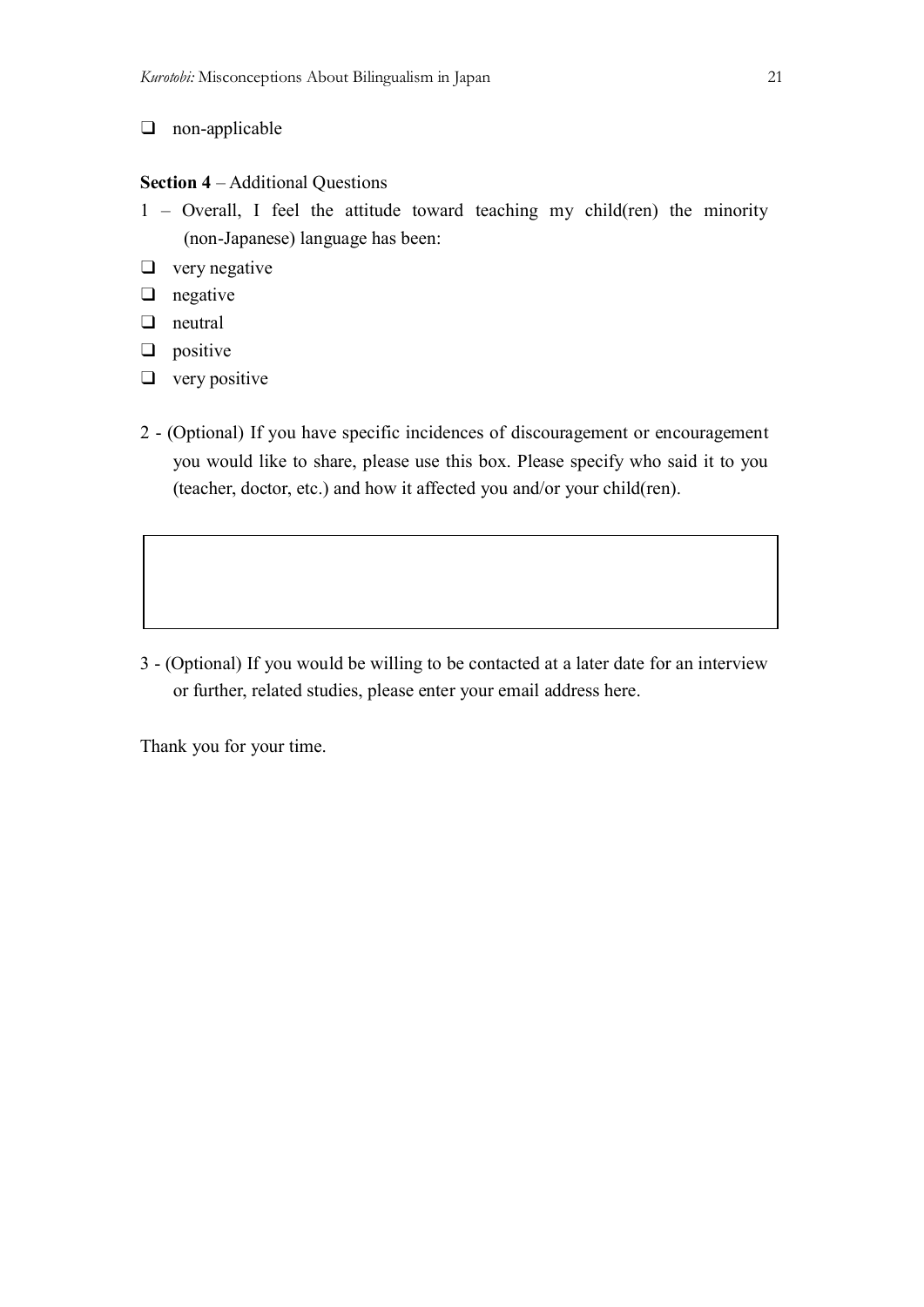# **Appendix B Section 3 Results by Professional Group**

| Have you been told that it is important to learn Japanese first, and<br>only then introduce other languages? (181 respondents) |                     |                          |
|--------------------------------------------------------------------------------------------------------------------------------|---------------------|--------------------------|
| <b>Response</b>                                                                                                                | n                   | $\frac{0}{2}$            |
| By doctors?                                                                                                                    | 10                  | 5.5%                     |
| By health check staff or nurses?                                                                                               | 15                  | 8.3%                     |
| By daycare or kindergarten teachers?                                                                                           | 14                  | 7.7%                     |
| By elementary school teachers?                                                                                                 | 7                   | 3.9%                     |
| By school administration?                                                                                                      | $\overline{2}$      | $1.1\%$                  |
| By school counselors?                                                                                                          | $\boldsymbol{0}$    | $0.0\%$                  |
| By the Board of Education?                                                                                                     | $\overline{2}$      | 1.1%                     |
| By speech therapists?                                                                                                          | 6                   | 3.3%                     |
|                                                                                                                                |                     |                          |
| Have you been told that your child(ren) will be confused by                                                                    |                     |                          |
| multiple languages? (181 respondents)                                                                                          |                     |                          |
| <b>Response</b><br>By doctors?                                                                                                 | n<br>10             | $\frac{0}{0}$<br>$5.5\%$ |
| By health check staff or nurses?                                                                                               | 20                  | 11.0%                    |
| By daycare or kindergarten teachers?                                                                                           | 14                  | 7.7%                     |
| By elementary school teachers?                                                                                                 | 8                   | 4.4%                     |
| By school administration?                                                                                                      | 4                   | 2.2%                     |
|                                                                                                                                |                     | 1.1%                     |
| By school counselors?<br>By the Board of Education?                                                                            | $\overline{2}$<br>1 | $0.6\%$                  |
| By speech therapists?                                                                                                          | 6                   | 3.3%                     |
|                                                                                                                                |                     |                          |
| Have you been advised to only speak Japanese at home? (181)                                                                    |                     |                          |
| respondents)                                                                                                                   |                     |                          |
| <b>Response</b>                                                                                                                | n                   | $\frac{0}{0}$            |
| By doctors?                                                                                                                    | 6                   | 3.3%                     |
| By health check staff or nurses?                                                                                               | 10                  | 5.5%                     |
| By daycare or kindergarten teachers?                                                                                           | 10                  | 5.5%                     |
| By elementary school teachers?                                                                                                 | 6                   | 3.3%                     |
| By school administration?                                                                                                      | $\boldsymbol{0}$    | $0.0\%$                  |
| By school counselors?                                                                                                          | $\overline{2}$      | 1.1%                     |
| By the Board of Education?                                                                                                     | 2                   | $1.1\%$                  |
| By speech therapists?                                                                                                          | 5                   | 2.8%                     |
|                                                                                                                                |                     |                          |
| Have you been warned that your child (ren) will mix up their                                                                   |                     |                          |
| languages? (181 respondents)                                                                                                   |                     | $\frac{0}{0}$            |
| <b>Response</b><br>By doctors?                                                                                                 | n<br>8              | 4.4%                     |
| By health check staff or nurses?                                                                                               | 13                  | 7.2%                     |
| By daycare or kindergarten teachers?                                                                                           | 12                  | 6.3%                     |
| By elementary school teachers?                                                                                                 | 7                   | 3.9%                     |
| By school administration?                                                                                                      | $\overline{0}$      | $0.0\%$                  |
| By school counselors?                                                                                                          | 1                   | 0.6%                     |
| By the Board of Education?                                                                                                     | 1                   | 0.6%                     |
| By speech therapists?                                                                                                          | $\overline{2}$      | 1.1%                     |
|                                                                                                                                |                     |                          |
| Have you been warned that your child (ren) will never learn                                                                    |                     |                          |
| Japanese properly? (181 respondents)                                                                                           |                     |                          |
| <b>Response</b>                                                                                                                | n                   | $\frac{1}{2}$            |
| By doctors?                                                                                                                    | 6                   | 3.3%                     |
| By health check staff or nurses?                                                                                               | 10                  | 5.5%                     |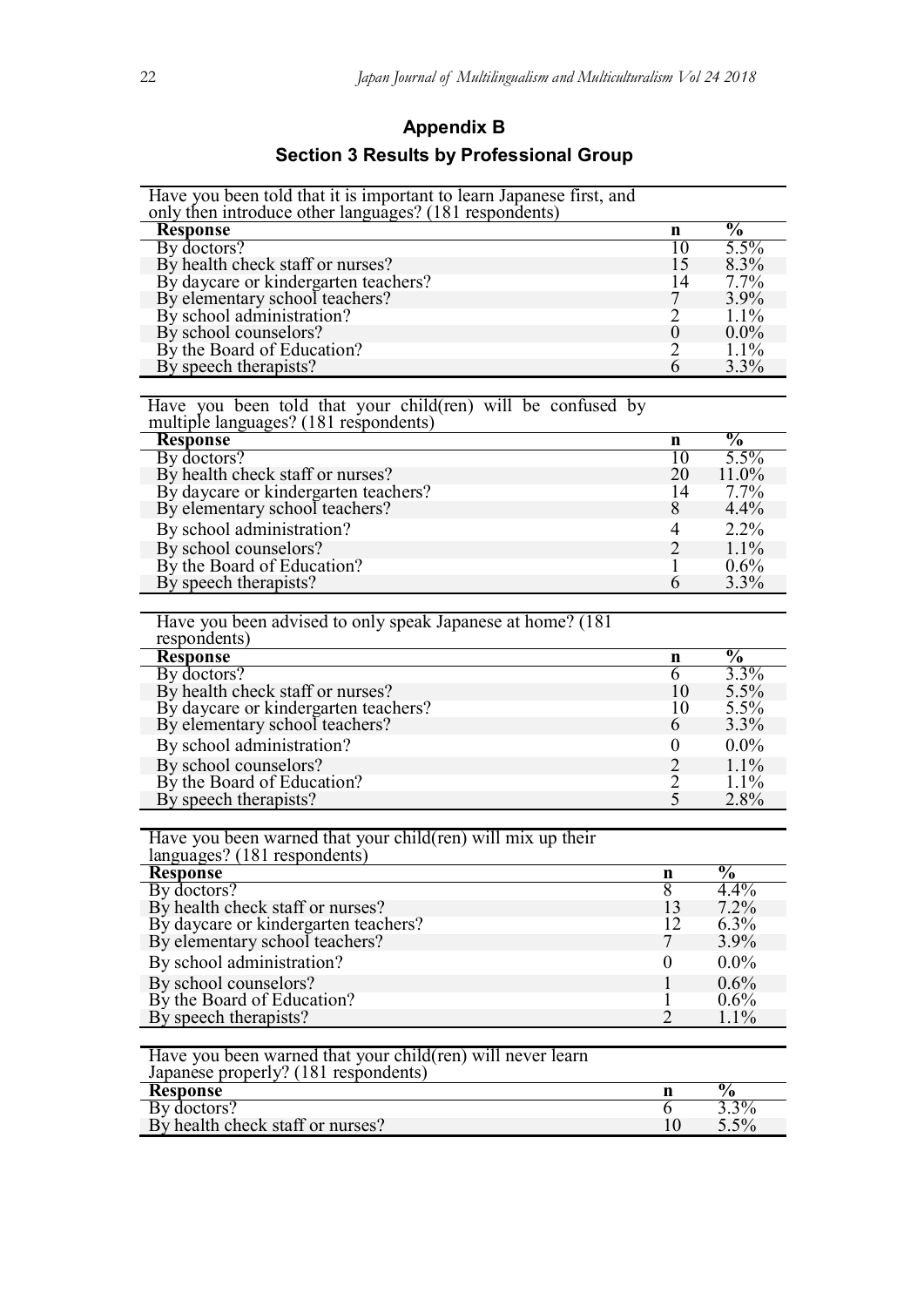| By daycare or kindergarten teachers? | $3.9\%$ |
|--------------------------------------|---------|
| By elementary school teachers?       | $3.3\%$ |
| By school administration?            | $0.6\%$ |
| By school counselors?                | $0.0\%$ |
| By the Board of Education?           | $0.6\%$ |
| By speech therapists?                | 2.8%    |

## Has the necessity of speaking the minority language been called

| into question? (181 respondents)     |   |                           |
|--------------------------------------|---|---------------------------|
| <b>Response</b>                      | n | $\overline{\mathbf{v}}_0$ |
| By doctors?                          |   | $3.9\%$                   |
| By health check staff or nurses?     |   | $4.4\%$                   |
| By daycare or kindergarten teachers? |   | 4.4%                      |
| By elementary school teachers?       |   | $4.4\%$                   |
| By school administration?            |   | $1.7\%$                   |
| By school counselors?                |   | $0.6\%$                   |
| By the Board of Education?           |   | $0.6\%$                   |
| By speech therapists?                |   | $1.7\%$                   |

#### Have you been told learning the minority language is not important? (181 respondents)

| mportant: (101 respondents)          |   |                 |
|--------------------------------------|---|-----------------|
| <b>Response</b>                      | n | $\overline{\%}$ |
| By doctors?                          |   | 2.8%            |
| By health check staff or nurses?     |   | $5.0\%$         |
| By daycare or kindergarten teachers? |   | $2.2\%$         |
| By elementary school teachers?       |   | $2.2\%$         |
| By school administration?            |   | $1.1\%$         |
| By school counselors?                |   | $0.0\%$         |
| By the Board of Education?           |   | $0.0\%$         |
| By speech therapists?                |   | $1.1\%$         |

# Have you been told that your child(ren)'s behavioral problems are

| due to speaking the minority language? (67 respondents) |    |                           |
|---------------------------------------------------------|----|---------------------------|
| <b>Response</b>                                         | n  | $\overline{\mathbf{v}}_0$ |
| By doctors?                                             |    | $7.5\%$                   |
| By health check staff or nurses?                        |    | $6.0\%$                   |
| By daycare or kindergarten teachers?                    |    | 10.4%                     |
| By elementary school teachers?                          | 10 | 14.9%                     |
| By school administration?                               |    | $4.5\%$                   |
| By school counselors?                                   |    | $4.5\%$                   |
| By the Board of Education?                              |    | $3.0\%$                   |
| By speech therapists?                                   |    | $3.0\%$                   |

# Have you been told that your child(ren)'s academic struggles are due to speaking the minority language? (73 respondents)

| $\frac{1}{2}$ and to speaking the influence and $\frac{1}{2}$ and $\frac{1}{2}$ is responsible. |                        |         |
|-------------------------------------------------------------------------------------------------|------------------------|---------|
| <b>Response</b>                                                                                 | $\mathbf{N}\mathbf{n}$ | $\%$    |
| By doctors?                                                                                     |                        | $6.8\%$ |
| By health check staff or nurses?                                                                |                        | $6.8\%$ |
| By daycare or kindergarten teachers?                                                            |                        | 11.0%   |
| By elementary school teachers?                                                                  | 18                     | 24.7%   |
| By school administration?                                                                       |                        | 3.8%    |
| By school counselors?                                                                           |                        | 2.7%    |
| By the Board of Education?                                                                      |                        | 2.7%    |
| By speech therapists?                                                                           |                        | $1.4\%$ |